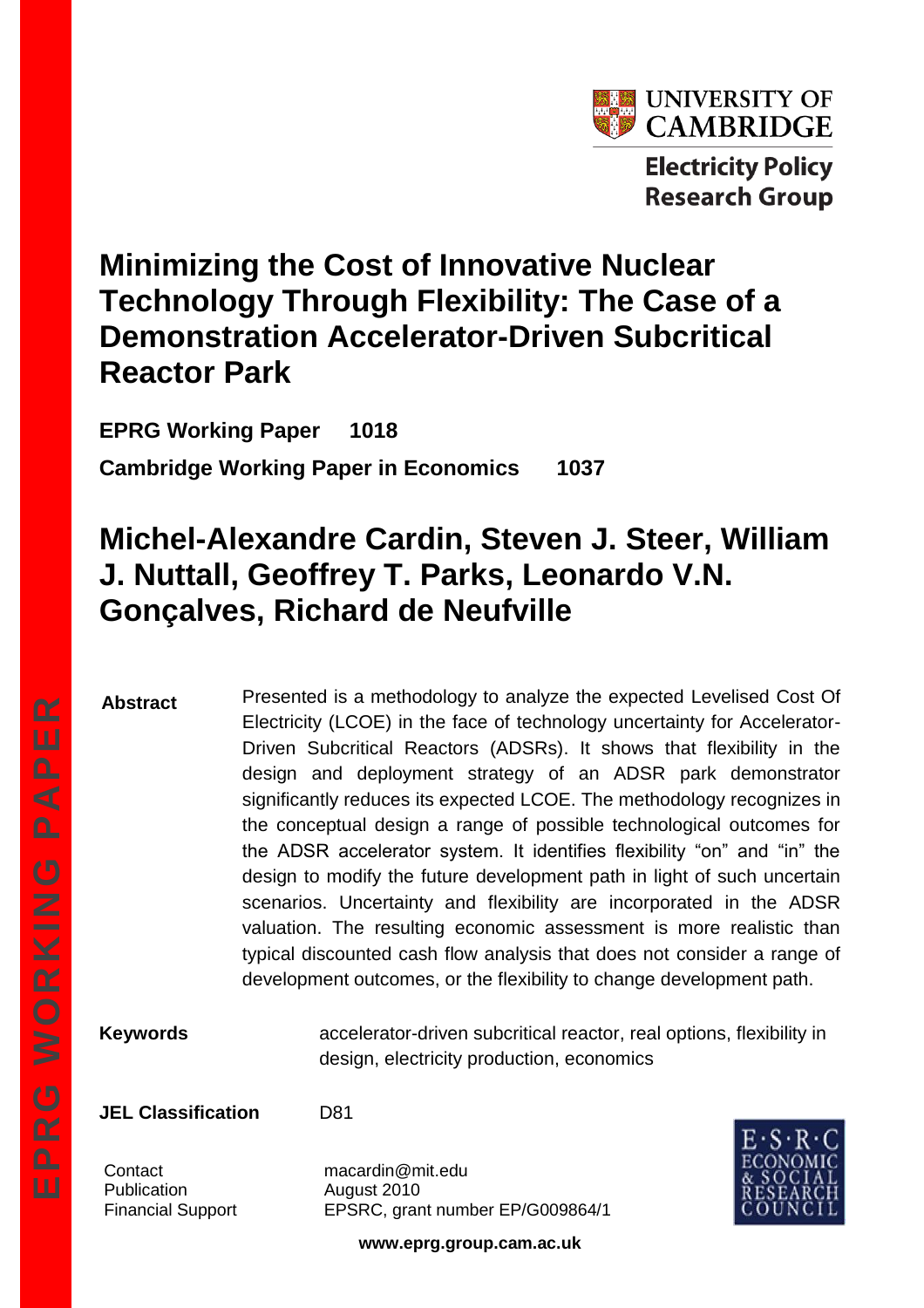# **Minimizing the Cost of Innovative Nuclear Technology Through Flexibility: The Case of a Demonstration Accelerator-Driven Subcritical Reactor Park**

#### *Michel-Alexandre Cardin<sup>1</sup>*

*Engineering Systems Division, Massachusetts Institute of Technology, Cambridge, MA 02139, USA.*

#### *Steven J. Steer*

*ESRC Electricity Policy Research Group and Department of Engineering, University of Cambridge, Cambridge, CB2 1PZ, UK.*

#### *William J. Nuttall*

*ESRC Electricity Policy Research Group and Department of Engineering, University of Cambridge, Cambridge, CB2 1PZ, UK.*

#### *Geoffrey T. Parks*

*Department of Engineering, University of Cambridge, Cambridge, CB2 1PZ, UK.*

### *Leonardo V.N. Gonçalves*

*Department of Engineering, University of Cambridge, Cambridge, CB2 1PZ, UK.*

#### *Richard de Neufville*

*Engineering Systems Division, Massachusetts Institute of Technology, Cambridge, MA 02139, USA.*

*26 July 2010*

#### **Introduction**

<u>.</u>

Thorium-fuelled Accelerator-Driven Subcritical Reactor (ADSR) technology is a promising avenue for transmutation of radioactive wastes (Bowman et al., 1992; Foster, 1974), and for secure, low-emission, and more publicly acceptable power generation (Carminati et al., 1993). It consists of a nuclear reactor core operating subcritically, and a high-power accelerator bombarding a spallation target within the reactor with a particle beam to generate additional neutrons to sustain the chain reaction [\(Figure 1\)](#page-2-0). This technology offers new potentials for governments concerned with limiting  $CO<sub>2</sub>$  emissions, reducing risks associated with nuclear weapons proliferation and geological waste disposal, and sustaining prosperous economic development. In countries with considerable thorium reserves (e.g.

<sup>1</sup> Michel-Alexandre Cardin – macardin@mit.edu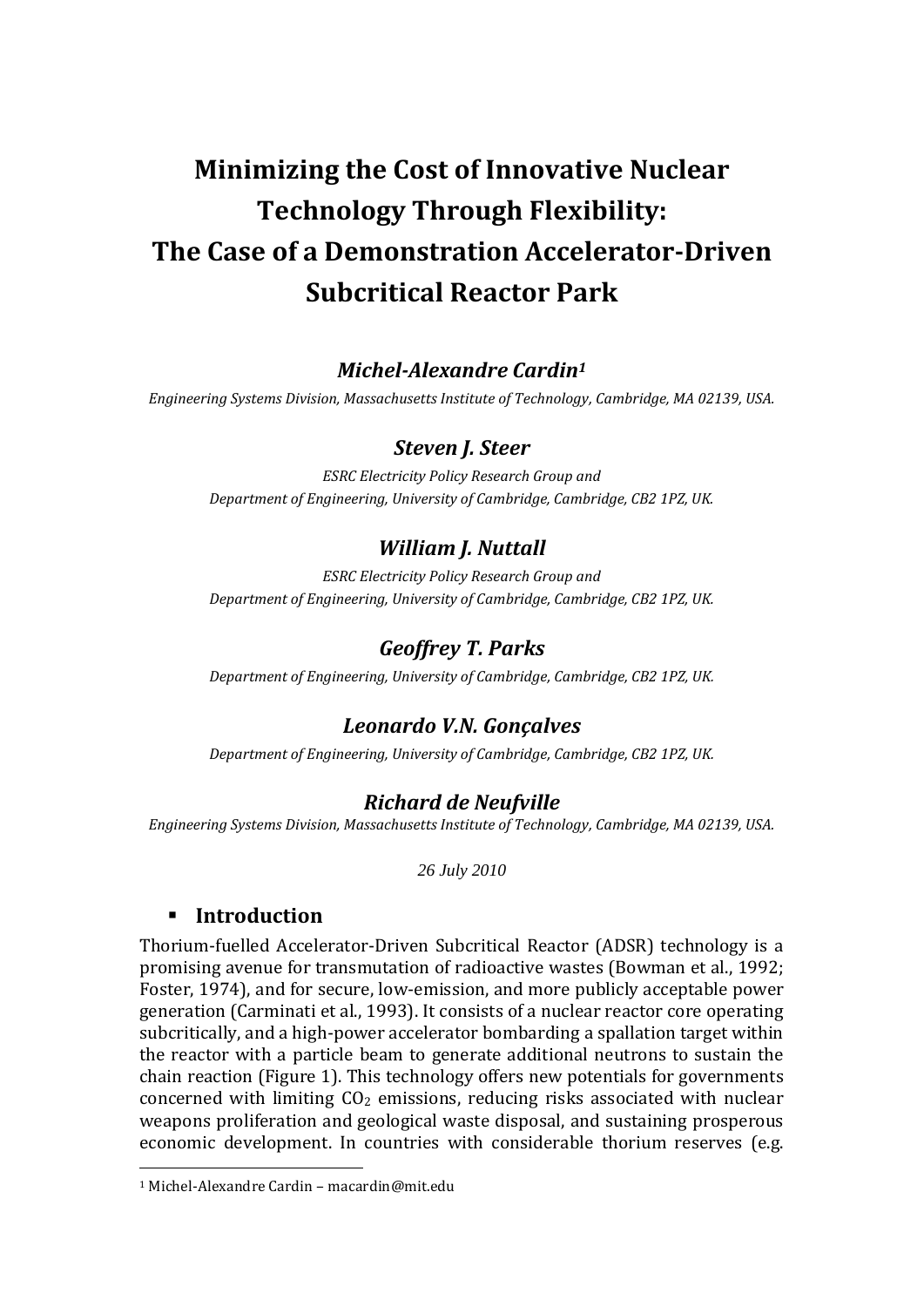India), it has the potential to capture a non-trivial segment of the growing electricity market. In other countries, it can help diversify the portfolio of low CO2-emitting technologies.



<span id="page-2-0"></span>**Figure 1: Conceptual representation of an ADSR system for power generation (adapted from Rubbia et al., 1995).**

### **Evaluating the Cost of Uncertain Technology**

Developing thorium-fuelled ADSR technology promises to be technically challenging, economically risky, and capital-intensive. Traditional nuclear power technology has high capital cost (Pouret et al., 2009), and requires many years of pre-development, construction, and testing before providing online capacity. Combining it with accelerator technology will require additional capital commitment, and involve significant extra financial uncertainty. Given the high upfront cost and technological uncertainty involved, one needs a realistic picture on expected deployment cost, one that explicitly recognizes this uncertainty.

There is much uncertainty on how technology will develop during the initial deployment phase of a first-of-a-kind ADSR demonstrator. This uncertainty will ultimately affect the Levelised Cost of generating Electricity (LCOE), useful to evaluate cost and economic performance. One concern unique to ADSR technology relates to the reliability of the accelerator producing the particlebeam. If an unplanned shutdown of an accelerator leads to an ADSR shutdown, then costs are incurred due to failing to supply the electricity grid (Steer et al., 2009). Alternatively if unplanned shutdowns are eliminated through spending additional time performing maintenance on the accelerator, there is less time to schedule operation of the accelerator and sell electricity to the grid.

The concept of "effective availability" is introduced here to characterize how an uncertain accelerator technology may develop in the future. Effective availability of an accelerator represents the percentage of time over the year that the accelerator is in operation. It cannot be 100% due to normal expected maintenance activities over the year. For example, if accelerator technology develops well and is reliable (i.e. unplanned shutdowns are infrequent), effective availability can be high because unplanned maintenance is limited. In contrast, effective availability will be low, if accelerator technology is unreliable, causing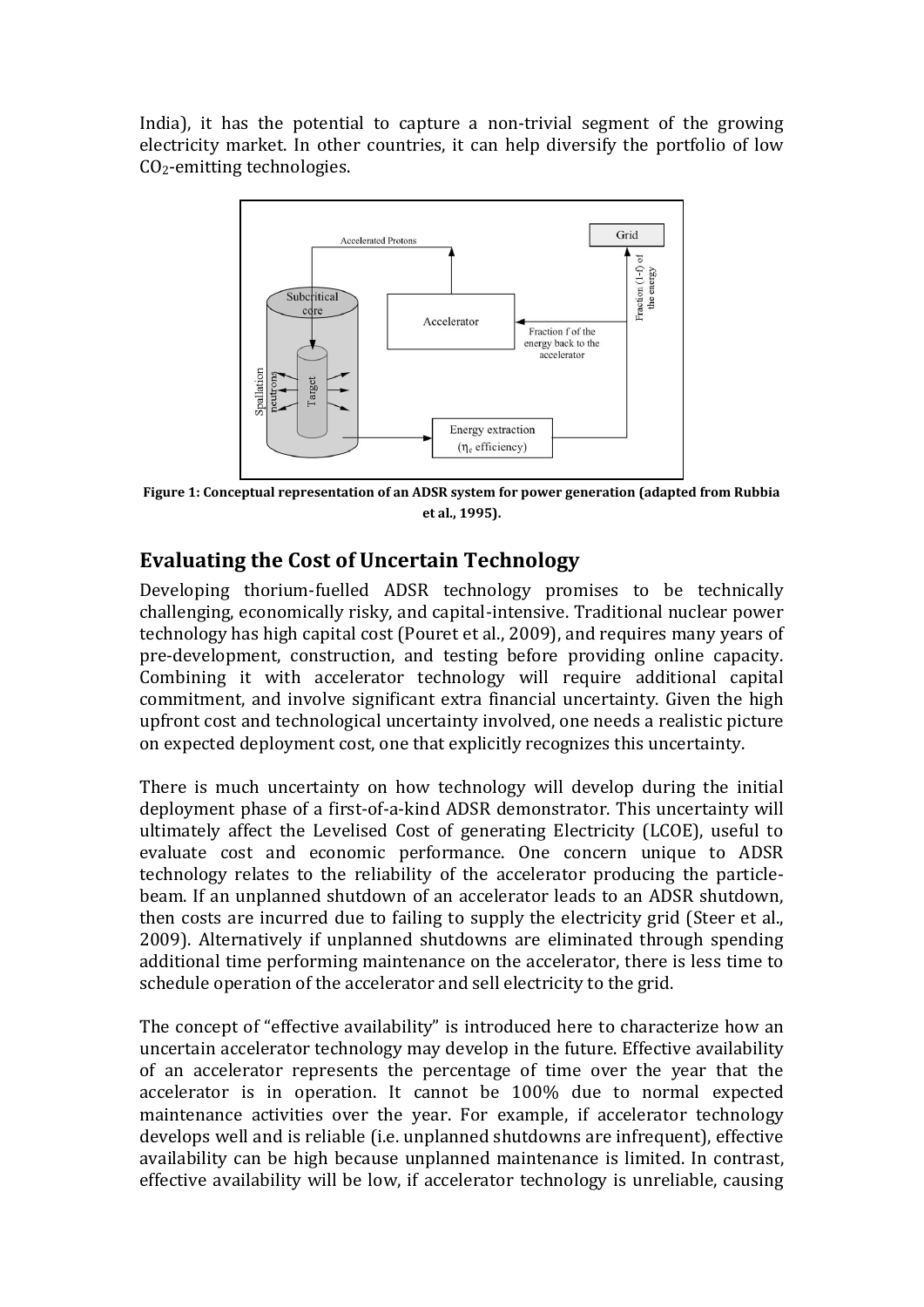many unplanned shutdowns and maintenance periods. Technical details and assumptions are provided in Steer et al. (2010).

Effective availability ultimately determines the capacity factor of the ADSR, which is the main enabler of economic value for the system. The capacity factor is defined as the ratio of actual electricity produced during the year to the total output had the plant operated at full capacity throughout the year. The ADSR can only generate electricity and therefore revenue when both the accelerator and reactor systems are working correctly. Effective availability is an analogous concept to capacity factor, but it relates to the accelerator system because this system cannot in and of itself produce electricity. If the reactor system were to be 100% reliable, then the accelerator system's effective availability and the ADSR capacity factor would be equal. Hence if the accelerator effective availability is high, the ADSR capacity factor can be high, and more electricity can be produced and sold to the grid. If it is low, the ADSR capacity factor is low, and not as much electricity is produced, thus lowering revenues.

ADSRs are expected to maximize economic value through multiple reactors being constructed at the same geographical site. Such a "reactor park" will benefit from reduced operating costs through sharing facilities and additional capital cost savings due to economies of scale, and learning effects (NEA, 2000). However unique to ADSRs and the topic of this paper, it is hypothesized that the operation of multiple reactors is more efficient if accelerators are shared through an integrated network.

### **Not Considering Uncertainty Leads to Incorrect Cost Assessment**

Not recognizing uncertainty in the early conceptual design phase may lead to incorrect and unrealistic economic valuation of technological deployment costs. Thus, estimating LCOE of an ADSR design based on one expert forecast for electricity and fuel prices, construction costs, capacity factor, and beam availability may turn out to be severely incorrect.

There are essentially three reasons for this. First, research has shown that expert forecasts can be biased and incorrect for a number of reasons (Morgan and Henrion, 1990). Hence, it is most likely that exogenous uncertainties like electricity and fuel prices, construction costs, or endogenous ones like capacity factor and beam availability will not turn out as planned for the entire project lifecycle. Second, even in the unlikely event that forecasts are correct, Savage's "Flaw of Averages" (2000) shows that any decision based on the "average" or "most likely" scenario may lead to incorrect results, and bad investment decisions. This is a consequence of Jensen's inequality for non-linear systems, which implies that  $E[f(x)] \neq f(E[x])$ . In other words, the benefits generated by upside scenarios (e.g. high electricity price or demand) are limited by capacity, such that on average, the effect of low demand, loss-generating scenarios cannot be exactly counterbalanced. The net result is that the expected economic performance is different than when only one central most likely scenario is used for valuation. Third, typical discounted cash flow (DCF) valuation methods do not incorporate the fact that uncertain factors like fuel cost, electricity price, technology, and the regulatory environment will inevitably change over the long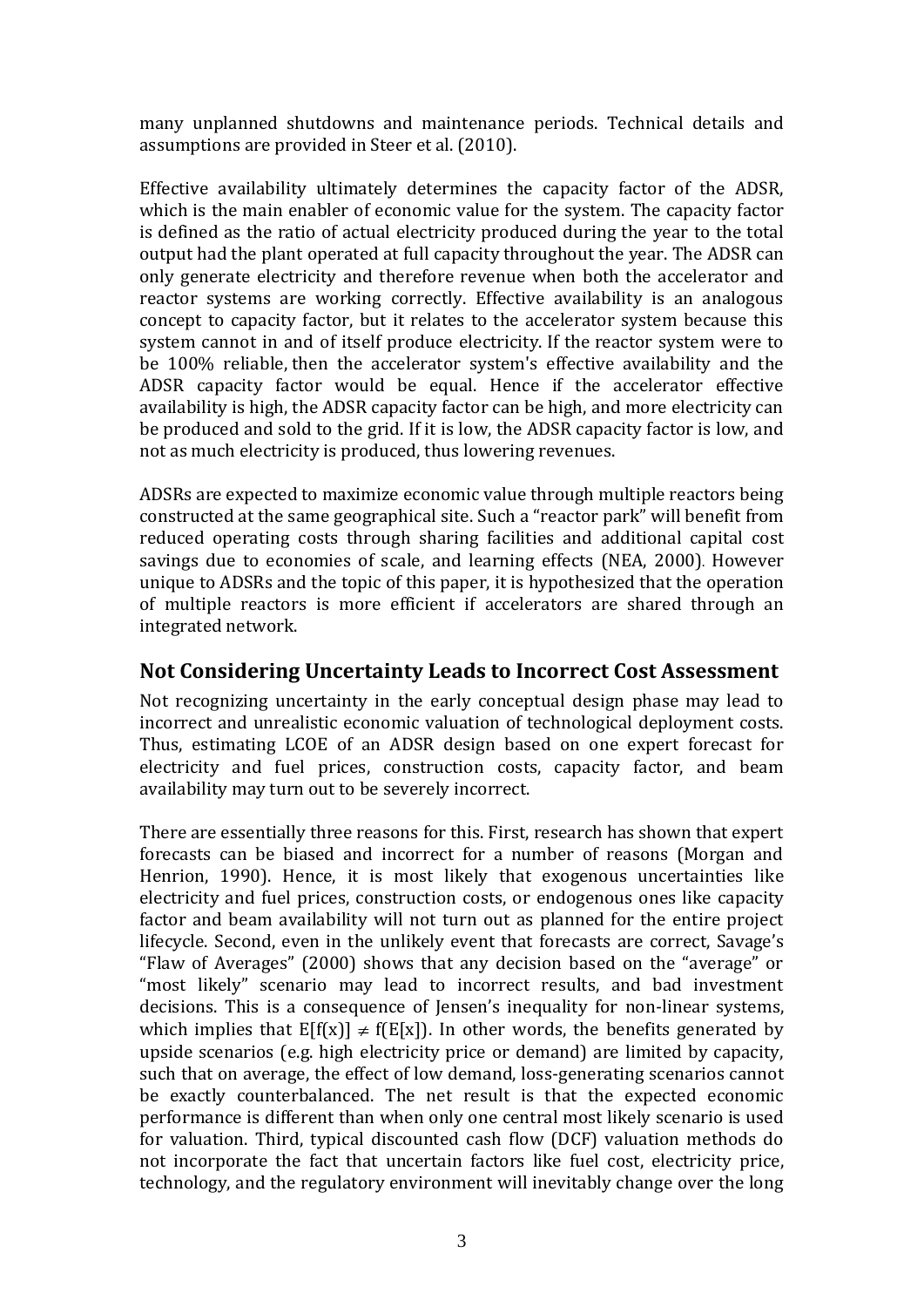lifecycle of a nuclear project. The LCOE metric used in this study is also subject to this shortcoming: it discounts back to present value cost and revenue projections made over an entire 40+ years lifecycle. Traditional valuation methods assume full commitment at  $t = 0$  to a particular deployment path or strategy over the entire lifecycle. For instance, it assumes that plants may be deployed and become operational to generate revenues at specific times. It assumes a particular price of electricity and annual percentage growth, etc. The reality is that things will change along the way, and managers will adapt to keep operating the system in the best available conditions. This reality is not captured in traditional valuation methods (Dixit and Pindyck, 1994; Trigeorgis, 1996). This can significantly affect investment decisions on large-scale technology deployment, as case studies demonstrate in many other industries: aerospace (de Weck et al., 2004), airports (de Neufville and Odoni, 2003; Kwakkel et al., 2010), petroleum (Jablonowski et al., 2008), ports (Taneja et al., 2010), and real estate (Foster and Lee, 2009).

In short, consequences of not recognizing uncertainty may be that:

- The design deployment strategy is sub-optimal as soon as reality departs from the forecast or chosen parameters, either because it cannot easily adapt to reduce exposure to downside conditions (i.e. over capacity investment), or cannot access upside opportunities (i.e. under capacity investment);
- The cost of switching between alternative operating scenarios may be higher if contingencies are not carefully planned ahead of time to ease the switch (Silver and de Weck, 2007); and
- Importantly from a policy perspective, the project may be undervalued, or be more expensive than it is in reality, resulting in an incorrect message to private and public investors about the true potential of a new technology.

# **Flexibility Can Reduce Costs, But…**

Pioneering work in the real options literature shows how managerial flexibility leads to additional economic value, reduced costs, and/or overall better investment decisions (Cox et al., 1979; Dixit and Pindyck, 1994; Myers, 1977; Trigeorgis, 1996). This body of work is among the first to quantify economically the value to adapt flexibly to changing circumstances. It recognizes the ability to limit exposure to downside risks, and plan contingencies to capitalize on upside opportunities.

This literature typically focuses on valuation of real options "on" projects. It considers managerial flexibility on the project as a whole without necessarily requiring technical inputs from designers and engineers. In Trigeorgis' taxonomy (1996), deferring investment until optimal market conditions are met is an example of a real option "on" a project. Abandoning a project doomed to fail, or investing in Research and Development (R&D) to access future cash flows of a novel technology (Luehrman, 1998) – if it works – can also be categorized as real options "on" projects.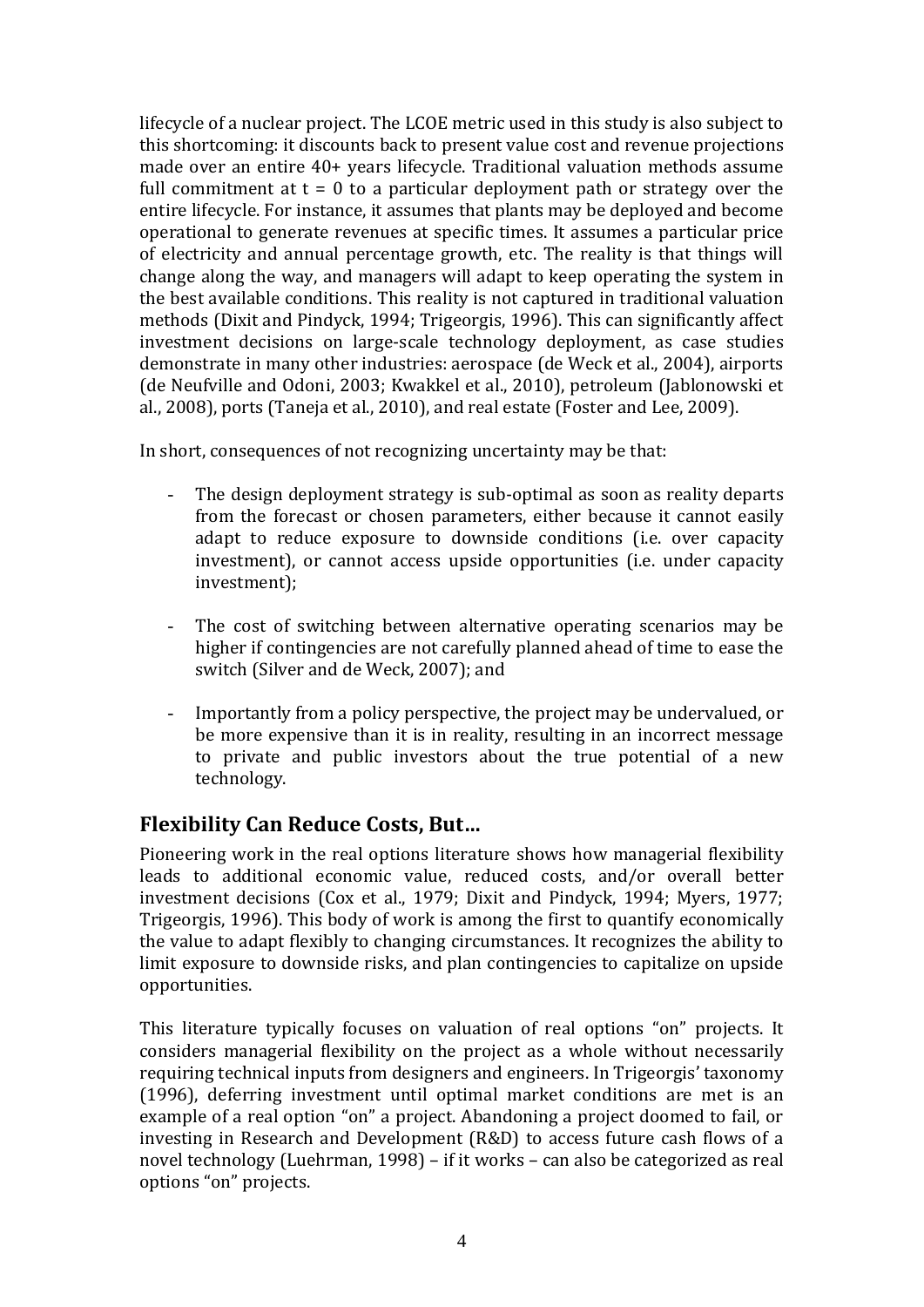A number of examples show that real options "in" projects also lead to significant value improvements.<sup>i</sup> A real option "in" the project is enabled through technical inputs from engineers and designers. In Trigeorgis' taxonomy, the ability to phase a project, to expand or contract operating scale, and switch production inputs and outputs are examples of real options "in" projects. For instance, de Weck et al. (2004) show that phasing deployment and re-organizing the orbital configuration of communication satellites could have saved up to 30% in investment cost to Iridium and Globalstar in the 1990s. Lin (2009) shows economic value improvement up to 78% through phasing offshore oil platform development and altering production capacity, as compared to an initial, inflexible design.

#### **…It Requires Guidance in the Early Design Phase**

There is very little work on integrated methodologies to 1) incorporate the concept of flexibility in standard design and decision-making practice, and 2) evaluate its economic impact to guide large-scale innovative investments. This is because identifying valuable real option opportunities in complex systems is a challenging process. It requires careful analytical considerations in the early conceptual design phase, and not many analytical tools exist to assist designers in doing so. In addition, as outlined by Barman and Nash (2007), the traditional real options methodology used to value flexibility – surveyed below – has suffered bad publicity, being considered too mathematically oriented to serve immediate practical purposes for design and decision-making. Other practical reasons might be that:

There is no "one fits all" solution for implementing flexibility. Each system is different, and is subject to different uncertainty sources. An infinite number of uncertainty sources can affect the performance of systems (e.g. environmental, market-driven, operational, regulatory, technological, etc.). It is difficult to identify important ones to focus the design effort. Equally, a considerable number of flexible strategies can be explored, depending on the system (e.g. phase capacity deployment, alter operating scale, switch product input/output, abandon or temporarily shut down activities, delay investment, etc.). Designers need to identify valuable opportunities, and engineer relevant design variables and parameters to enable flexibility. Furthermore, they may need to negotiate legal and/or financial disposition to enable flexibility.

- Designers operate within institutional, possibly cultural, engineering "silos" and do not consider how other system components might affect the overall economic value of the system. Dong (2002) shows this for the car manufacturing industry system-level knowledge (required to think about real options "in" systems in the early design phase) is not well documented across different systems disciplines. It took Lin (2009) about a year of close collaboration with oil platform engineers to find out about sub-sea tiebacks as a valuable real option. This is not because designers

1

<sup>&</sup>lt;sup>i</sup> See [http://ardent.mit.edu/real\\_options/Common\\_course\\_materials/papers.html](http://ardent.mit.edu/real_options/Common_course_materials/papers.html) for case studies in many industries.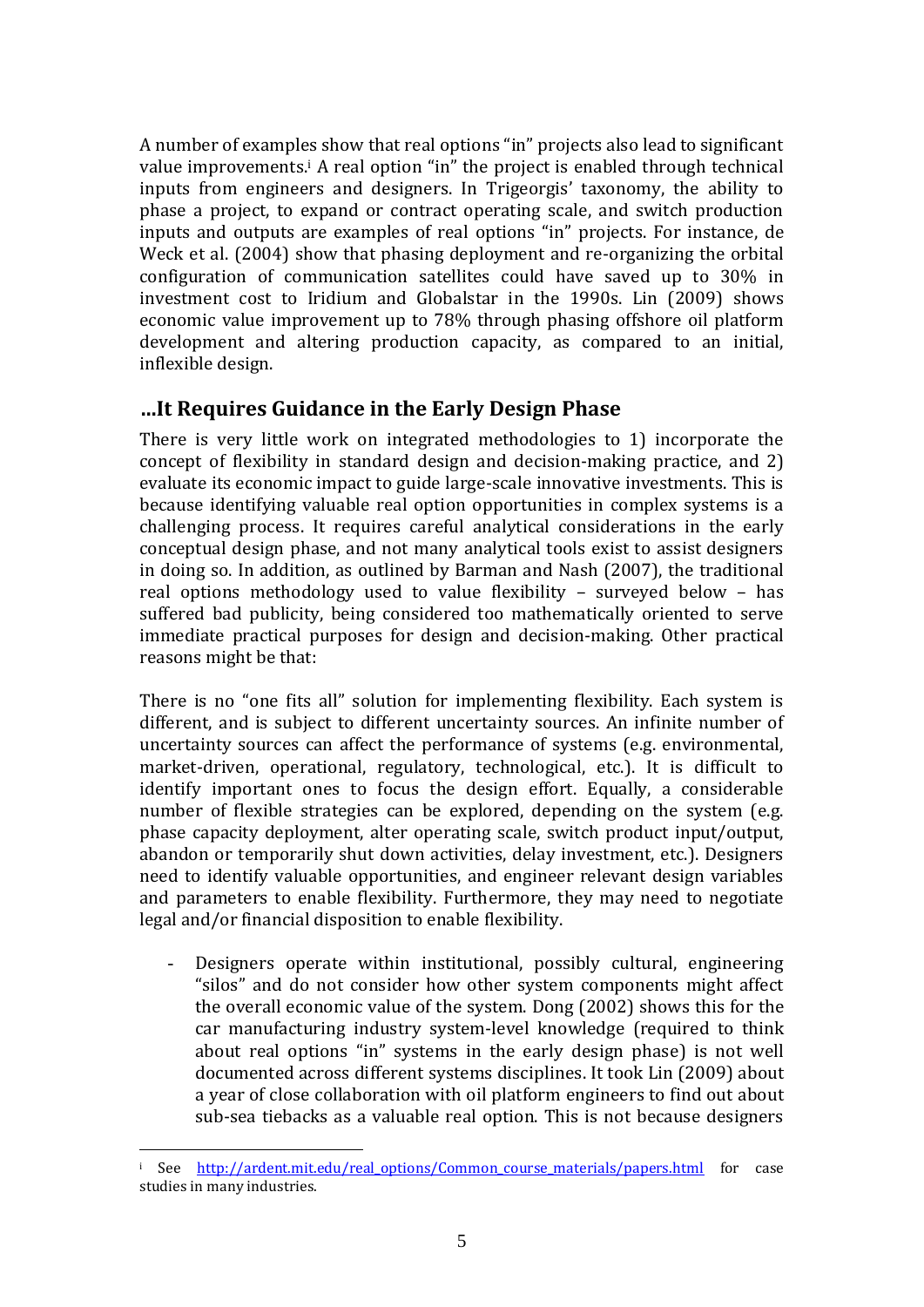did not know or think the real option would be valuable, rather they were not actively engaged in discussions with sub-surface engineers to consider this design component.

- Designers think they adequately consider uncertainty and risk when they subject a design to a range of scenarios through sensitivity analysis after an initial design is crafted. This approach, however, does not consider uncertainties in the early conceptual phase prior to more detailed design analysis. It does not recognize the power of adapting pro-actively to changing future conditions, and the potential to increase economic value by doing so.
- Engineering focuses predominantly on detailed (exact or high-fidelity) models. Such models are often computationally expensive and cannot be used to explore many design configurations including flexibility and managerial decision rules under a wide range of uncertain scenarios.

#### **A More Realistic Valuation Approach: Real Options**

Many authors have applied the real options methodology to value flexibility under typical uncertainty scenarios encountered in the nuclear industry. This methodology augments traditional valuation methods like Net Present Value (NPV) to recognize explicitly the flexibility to adapt as uncertainty unfolds. It is not part, however, of a clear, systematic framework extending standard design and decision-making practice for uncertainty and flexibility. It is concerned mostly with the economic valuation aspect, and not how these opportunities for flexibility are created in the design process.

For example, Pindyck (1993) shows that additional economic value exists when managers recognize the flexibility to abandon construction of a new nuclear plant if technology and cost evolve unfavourably. These uncertainties can only be resolved once the irreversible investment is made, as more information is revealed. Kiriyama and Suzuki (2004) assess the value of waiting for optimal market conditions before investing in a new nuclear build (i.e. a deferral real option). They use an approach similar analytically to Pindyck (2000), although using  $CO<sub>2</sub>$  emission credit as the driving source of uncertainty. Rothwell (2006) assumes that a portfolio of tradable assets is available – both real and financial – to replicate the cash flows of a new nuclear build in the United States, based on the dynamic programming approach presented by Dixit and Pindyck (1994). Abdelhamid et al. (2009) use a similar approach to evaluate the option to defer investment in the first nuclear plant built in Tunisia. Marreco and Carpio (2006) use a binomial lattice methodology based on the approach by Cox et al. (1979) to value the operational flexibility to switch between nuclear thermoelectric and hydroelectric generation in the Brazilian power system. Siddiqui and Fleten (2008a) value a portfolio of government investments in R&D for a large-scale alternative energy source, mainly nuclear, alongside an existing renewable energy technology. A similar approach is used to assess the value of the flexibility to stage R&D in thorium-fuelled nuclear technology (Siddiqui and Fleten, 2008b), and to value the optimal timing for nuclear waste disposal in deep geological formations (Loubergé et al., 2002).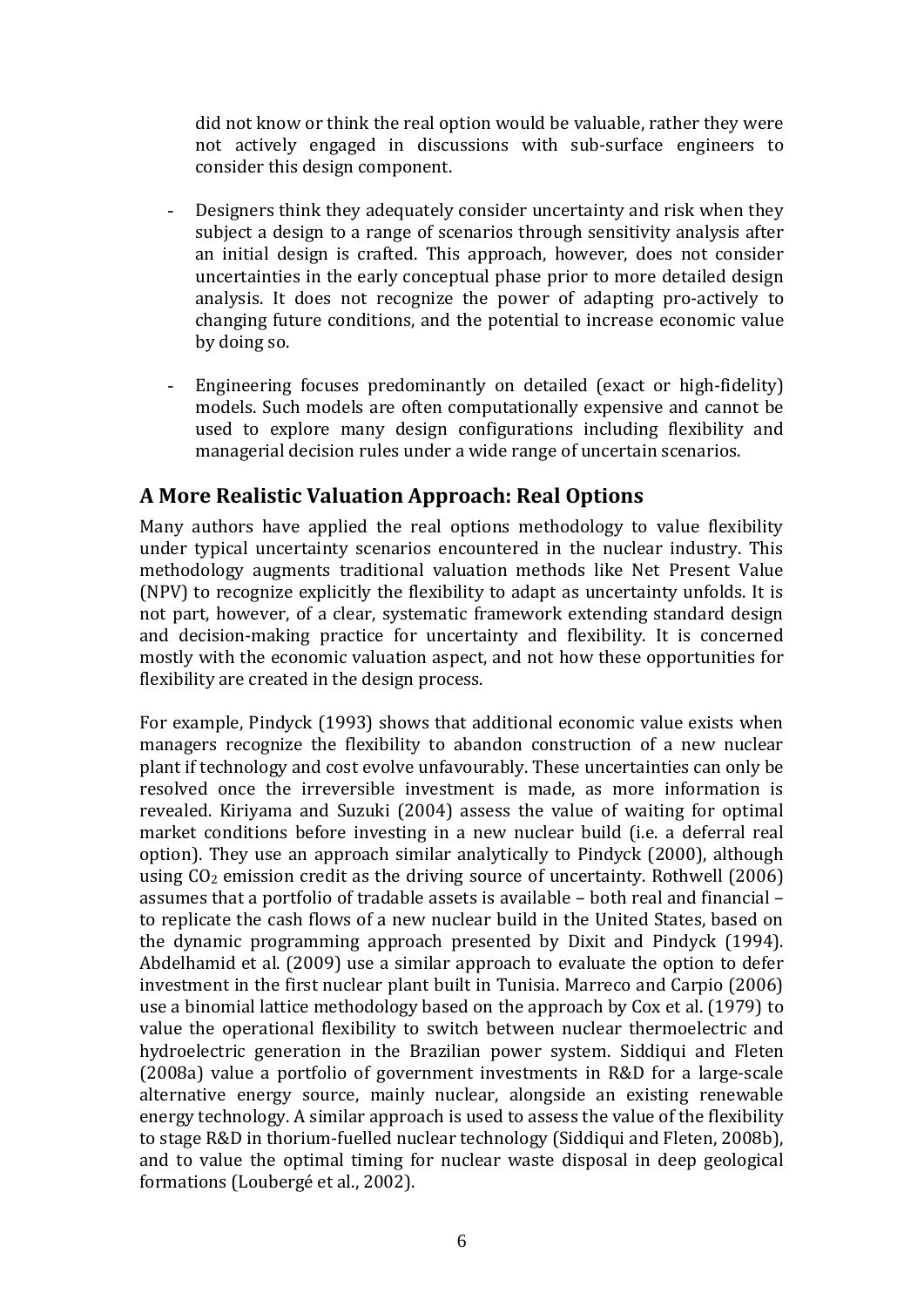## **Main Contribution**

The main contribution of this paper is to demonstrate application of an integrated methodology to investigate whether flexibility can reduce the expected deployment cost of an innovative nuclear technology development. The methodology builds upon and extends standard practice for design and decisionmaking by considering a priori a range of uncertain outcomes affecting those costs, and adequate flexible responses. It provides a framework for assessing the value of flexibility so it can be compared to its acquisition cost.

The remainder of the paper is structured as follows. First, the methodology employed is explained; there then follows an example application to the deployment of a demonstration ADSR reactor park. The paper is concluded by a discussion of the model assumptions and limitations, as well as the findings. Guidance for future work is also provided.

# **Proposed Methodology**

The methodology is based on the four-step process described by Babajide et al. (2009), similar to the one suggested by Walker et al. (2001) for adaptive policy. The perspective is taken of a single profit-driven company involved in constructing the plant, and selling the electricity generated. The hypothesis is that flexibility will improve net economic value by reducing expected LCOE.

**Step 1** consists of developing a basic economic model in Excel® to determine a benchmark design and deployment cost. LCOE is the main economic metric, measured in  $E/MWh$ . It is directly comparable to the price of electricity – also expressed in £/MWh – to assess profitability of a design. The economic analysis is based on LINear ACcelerator (LINAC) technology. Equivalent analysis using other types of accelerator would be equally valid. LINAC technology is chosen because construction and operating cost data are readily available.

**Step 2** focuses on recognizing and characterizing different sources of uncertainty affecting LCOE in the benchmark design configuration. To simplify demonstration, one major source of uncertainty is characterized, quantified, and incorporated in the benchmark economic model.

**Step 3** focuses on identifying and suggesting candidate flexible strategies to deal with the uncertainty source from step 2. It also identifies relevant design components to enable the flexibility. These considerations are added to the benchmark economic model. It provides means of investigating different design configurations.

**Step 4** makes use of decision analysis – a simplified, more intuitive implementation of dynamic programming than is used in typical real options valuations – to analyze the flexible deployment options emerging from steps 2 and 3. It recommends a deployment strategy using expected LCOE as the decision metric. Other economic metrics are introduced to demonstrate how they may affect decision-making.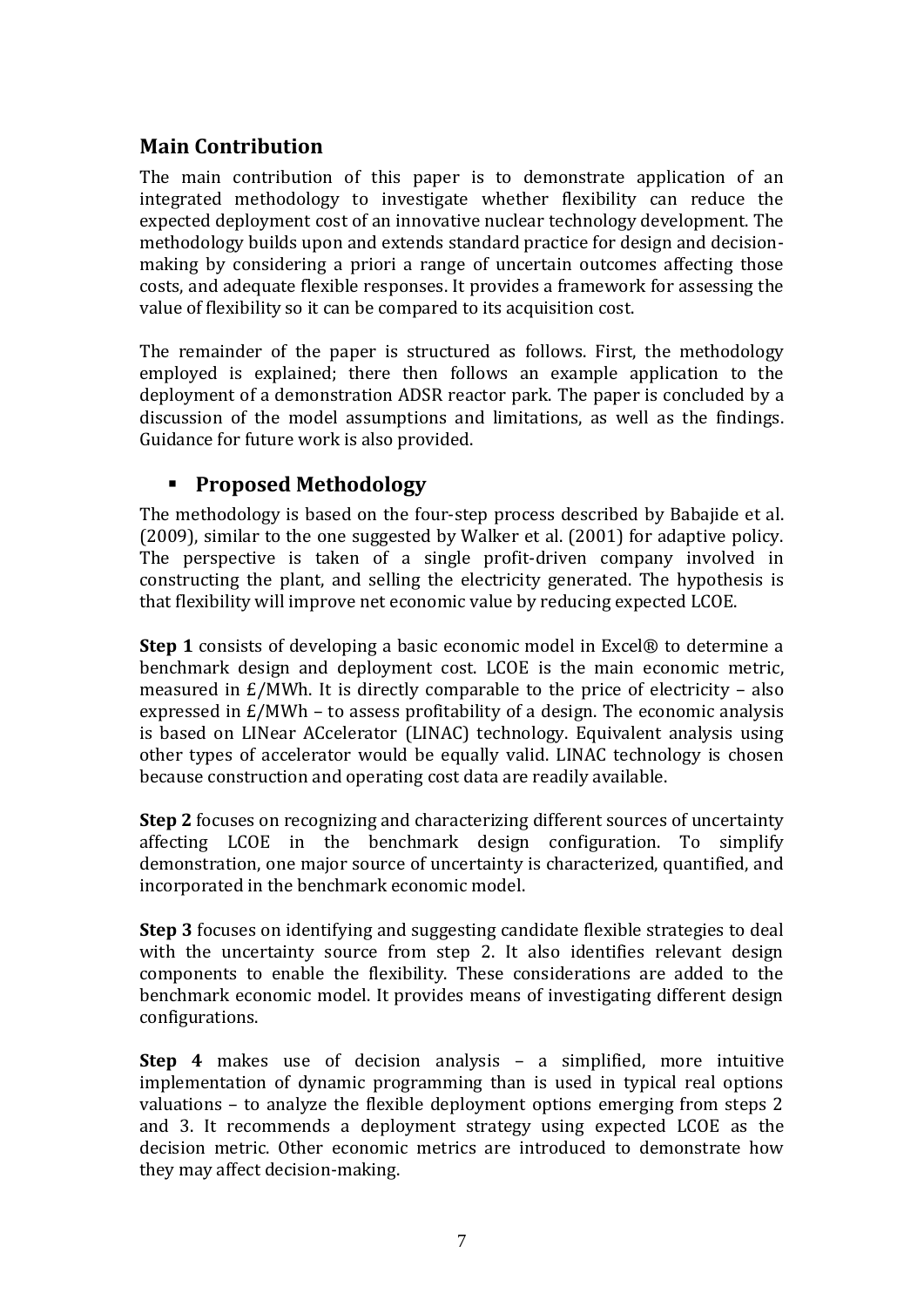**Case Application and Results**

## **Step 1: Development of Basic Economic Model**

This paper builds on the analysis by Steer et al. (2010), characterizing the technology and economics of a first-of-a-kind ADSR demonstratorii . The benchmark inflexible design in the initial deployment phase has constructed one accelerator and one reactor (1 accelerator/1 reactor configuration), and extends over eight years. For this benchmark model, accelerator technology is assumed to provide 70% effective availability. This implies that the first-of-a-kind ADSR has a slightly lower capacity factor than a typical Generation III nuclear power station (capacity factor of 85%).

This configuration is then expanded to a demonstration reactor park with three reactors and three accelerators (3 accelerators/3 reactors configuration) (see Figure 2). Each accelerator-reactor pair is independent: an accelerator can only transport its beam to one of the reactors. Construction of each ADSR is phased so that no two ADSRs are constructed in parallel. The total declared net capacity of the site (1,800 MWe) is chosen to be comparable with Generation III nuclear site capacity in the United Kingdom (World Nuclear Association, 2009). It is, however, well below the capacity of the U.K.'s largest coal-fired plant, Drax, at 3,960 MWe.

[Table 1](#page-10-0) shows additional financial assumptions associated with the construction and operation of the demonstration reactor park. Under these assumptions, the LCOE of the benchmark design is £63.66/MWh. [Figure 3](#page-9-0) shows in a decision treeiii format that this is similar to assuming that the central 70% effective availability (EA) estimate arises with probability = 1.00. It implicitly ignores all other technological scenarios – ultimately leading to a range of capacity factors and LCOEs – by setting their probability to 0.

Such simplified assessment, although a necessary starting point for the analysis, is unrealistic. It ignores the possibility that accelerator technology may turn out better during the first-of-a-kind demonstrator phase, thus leading to more electricity production, and lower LCOE. It also ignores the possibility that the technology may be worse, thus leading to less electricity, and higher LCOE. It ignores altogether the possibility of making a different decision after the initial deployment phase, as some technological uncertainty is resolved. In other words, this assessment is typical of traditional economic valuation. It assumes full commitment at the time of the irreversible investment  $(t = 0)$ , and relies on expert forecasts for the main uncertain design variables and parameters.

ii The spreadsheet of the cost model employed for this paper is available here: <http://www.eprg.group.cam.ac.uk/wp-content/uploads/2010/08/CardinModelEPRG1018.xls> iii By convention, a square node corresponds to a decision point, while a circle corresponds to a "chance", or uncertainty outcome. The probability (p) of an outcome is written under the outcome branch. The LCOE of each scenario is displayed at the terminal node, with the associated probability of occurrence. TreeAge Pro® is used for decision analysis.

1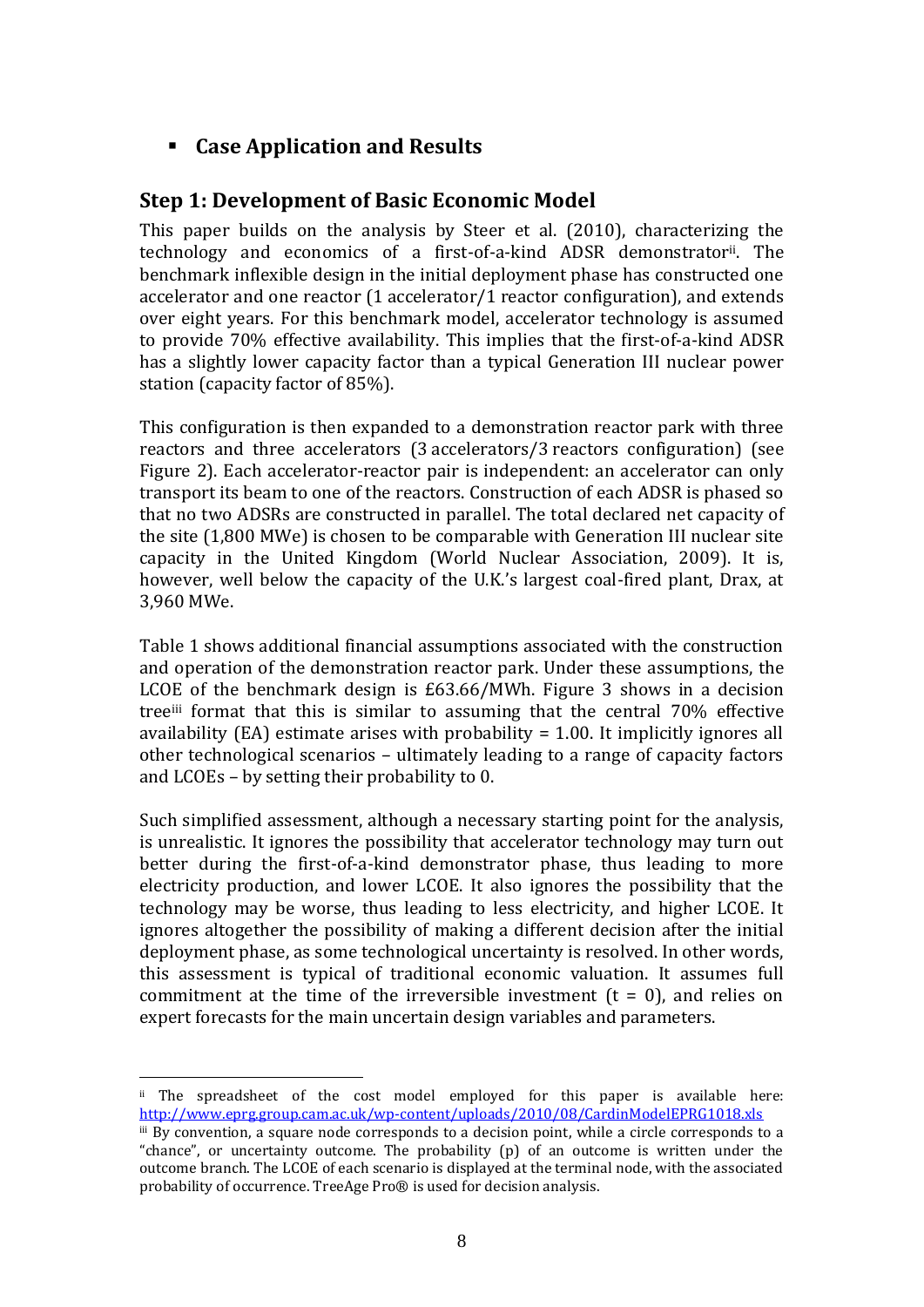

**Figure 2: Conceptual representation of the 3 accelerators/3 reactors demonstration park.**



<span id="page-9-0"></span>**Figure 3: Decision tree assuming probability p = 1.00 for the central effective availability (EA) estimate.**

# **Step 2: Uncertainty Recognition and Characterization**

There are many sources of uncertainty affecting the expected performance of the system. One is uranium price, an example of exogenous uncertainty. If the price of uranium remains relatively low in the future, this will not favour thorium as an alternative fuel. Another source of uncertainty is whether a strong market for waste disposal will emerge in the future, favouring ADSR systems for transmutation rather than power generation. Future carbon emission credits would also ultimately affect the profitability of ADSR systems. In terms of endogenous design uncertainty, it is not yet clear what the best choice of technology is for coolant, reactor geometry, and spallation target (e.g. with or without window). Delays can also affect overall construction cost, as in most new nuclear builds.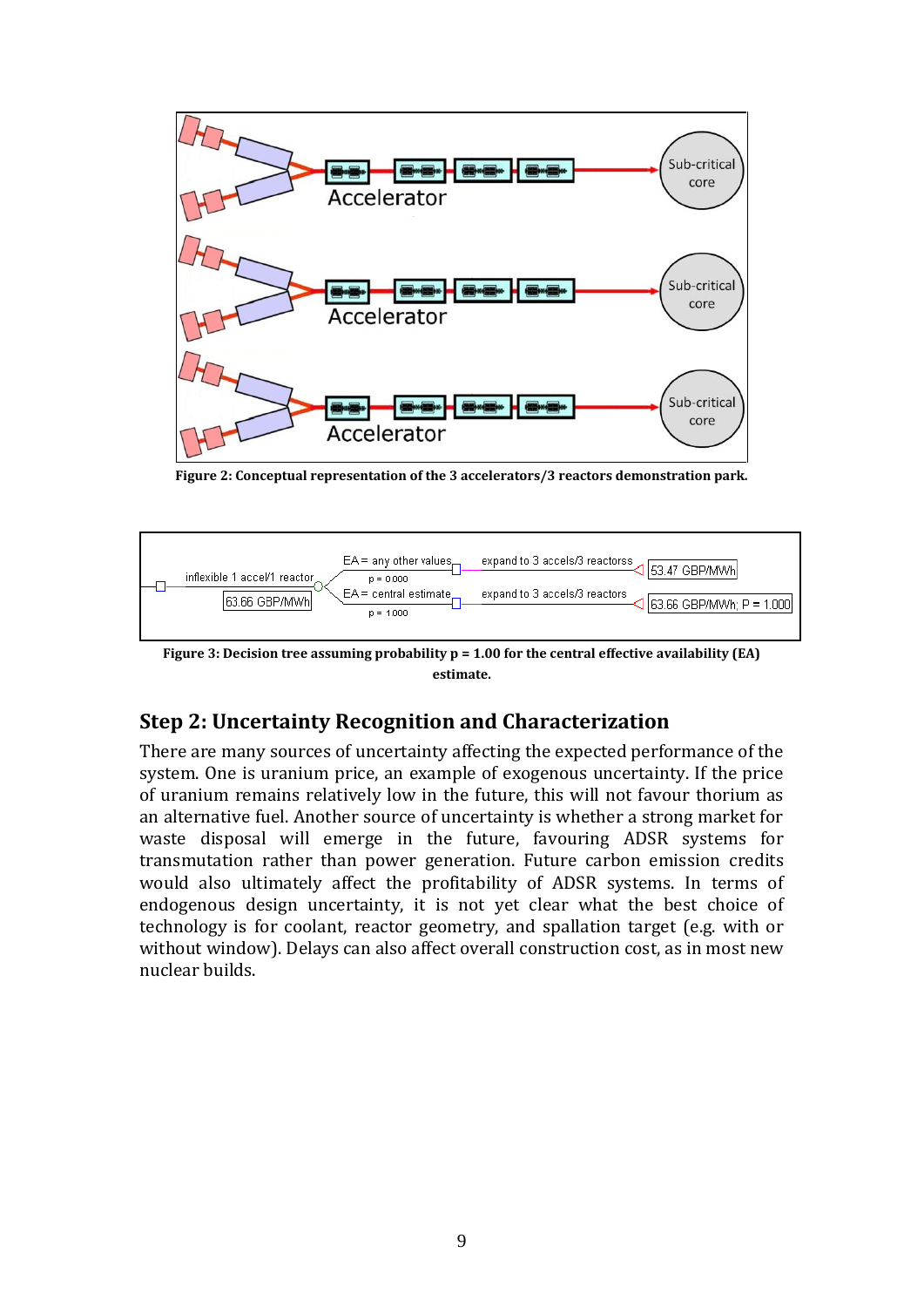| <b>Parameter</b>                                                                         | <b>Assumption</b>                                                                                                                                                                                       | Source/Comment                                                                                                                                                                                                                                                                                                                                                               |  |  |
|------------------------------------------------------------------------------------------|---------------------------------------------------------------------------------------------------------------------------------------------------------------------------------------------------------|------------------------------------------------------------------------------------------------------------------------------------------------------------------------------------------------------------------------------------------------------------------------------------------------------------------------------------------------------------------------------|--|--|
| Initial pre-development costs                                                            | £250 million                                                                                                                                                                                            | Identical to the value in Steer et al<br>(2010), this covers all pre-<br>development costs for the whole<br>reactor park.                                                                                                                                                                                                                                                    |  |  |
| <b>Declared Net Capacity</b>                                                             | 600 MWe per reactor, subtract<br>20 MWe from the reactor park<br>total if it is operating one more<br>accelerator than the number of<br>reactors                                                        |                                                                                                                                                                                                                                                                                                                                                                              |  |  |
| Time required to construct<br>additional reactor and<br>accelerator(s) in phases 2 and 3 | 6 years                                                                                                                                                                                                 |                                                                                                                                                                                                                                                                                                                                                                              |  |  |
| Timing of construction phase 2                                                           | Begins 2 years after initial reactor<br>(phase 1) begins selling electricity                                                                                                                            |                                                                                                                                                                                                                                                                                                                                                                              |  |  |
| Timing of construction phase 3                                                           | Immediately after phase 2 is<br>completed                                                                                                                                                               |                                                                                                                                                                                                                                                                                                                                                                              |  |  |
| Construction cost of n <sup>th</sup> -of-kind<br>reactors and accelerators               | Identical to the costs of the 1st-of-a-<br>kind                                                                                                                                                         | Cost reductions due to learning<br>effects of the new technology have<br>been neglected.                                                                                                                                                                                                                                                                                     |  |  |
| Operation and Maintenance<br>(O&M) of nuclear reactors                                   | £7.70 / MWh when operating a<br>single reactor, followed by a<br>£3.85 /MWh increase per<br>additional reactor.                                                                                         | Operating reactors in parallel<br>assumes that the O&M cost of<br>each additional reactor is 50% of<br>the base cost.                                                                                                                                                                                                                                                        |  |  |
| 0&M of accelerators                                                                      | $E34$ million per annum when<br>operating a single accelerator,<br>followed by a £17 million per<br>annum increase per additional<br>accelerator.                                                       | Operating accelerators in parallel<br>assumes that the O&M cost of<br>each additional accelerator is 50%<br>of the base cost.                                                                                                                                                                                                                                                |  |  |
| Planning for constructing<br>additional accelerators in<br>phases 2 and 3                | £20 million is paid during phase 1<br>for each accelerator that may be<br>constructed later. If the accelerator<br>is constructed, the £20 million is<br>subtracted from the build cost at<br>that time | Taken from Steer et al (2010). The<br>cost of planning for additional<br>reactors is neglected as in all<br>scenarios considered in this paper<br>one reactor is constructed in each<br>construction phase. The<br>uncertainty in the cost of<br>constructing a reactor will be<br>significantly larger than the total<br>cost of planning for their future<br>construction. |  |  |

<span id="page-10-0"></span>**Table 1: List of parameters for the DCF model. These are additional parameters to those described in Steer et al. (2010), which forms the basis of the financial analysis.**

Effective availability is the main endogenous source of uncertainty considered in this study. This is because it significantly impacts the potential success of accelerator technology development and reliability, which ultimately determines cost. The study assumes this uncertainty can be resolved significantly during the first-of-a-kind demonstration phase, although clearly not entirely. As seen from the historical development of nuclear power in the United States, the capacity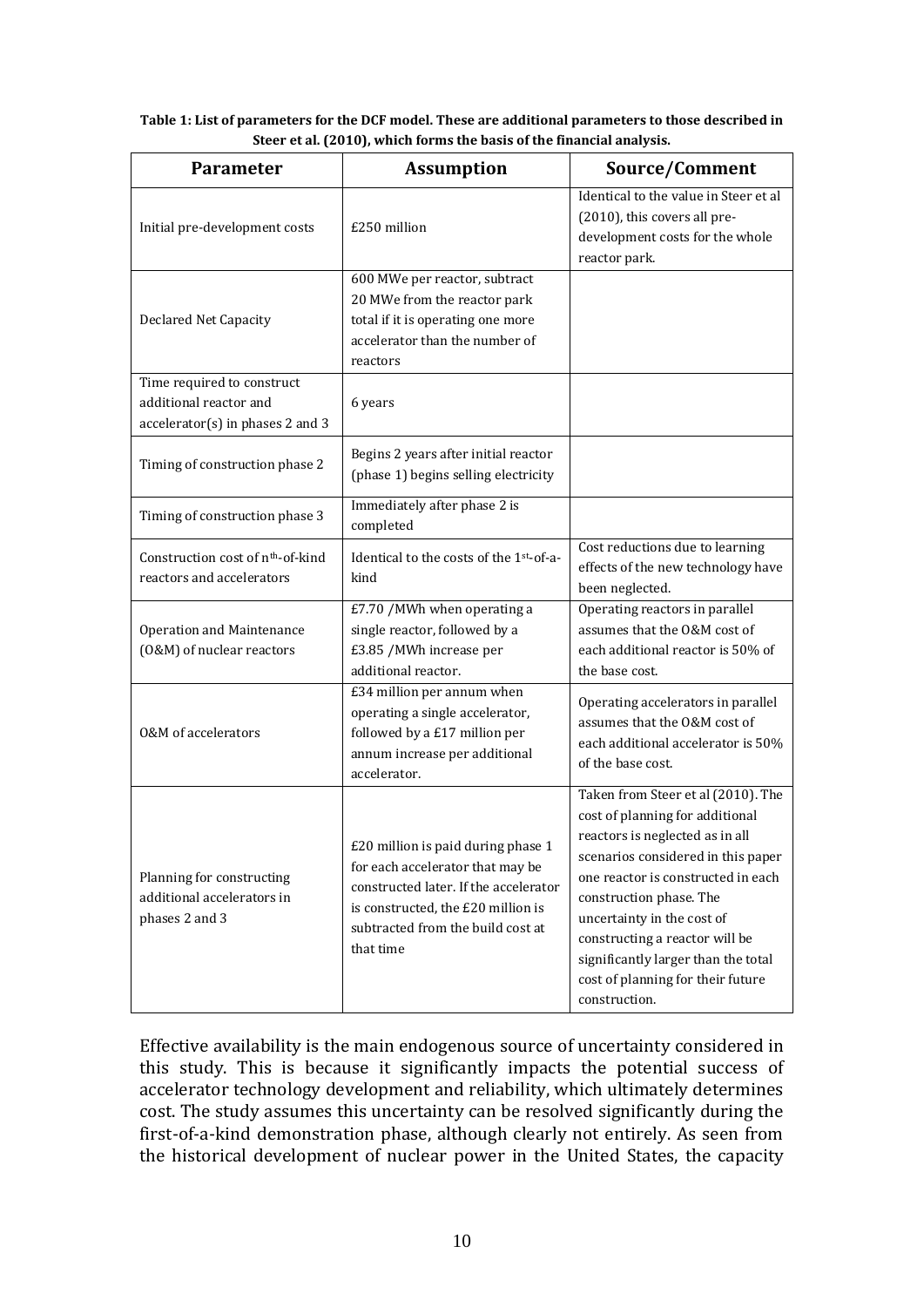factor of nuclear power plants has evolved slowly to reach today's value of 85% or more (Moen, 2010).

Three scenarios for effective availability are considered and summarized in [Table 2.](#page-11-0) Scenario 1 depicts an optimistic case where effective availability is 85%. Scenario 2 expects the accelerator system of a single-accelerator ADSR to limit electricity sales to slightly less than the intentions for Generation III nuclear reactors (effective availability of 70%). Scenario 3 investigates a pessimistic view where the effective availability of a reactor driven by a single accelerator is no more than 50%.

| <b>Scenario</b> | <b>Effective availability (EA)</b><br>estimate of a reactor driven by a<br>single accelerator (%) |  |  |
|-----------------|---------------------------------------------------------------------------------------------------|--|--|
| 1 - Optimistic  | 85                                                                                                |  |  |
| 2 - Central     | 70                                                                                                |  |  |
| 3 – Pessimistic | 50                                                                                                |  |  |

<span id="page-11-0"></span>**Table 2: Summary of three uncertain accelerator technology scenarios considered in this analysis.**

In this example, no particular information favours one scenario over another, and all scenarios are considered equally likely ( $p = 1/3$  for all scenarios).<sup>iv</sup> A sensitivity analysis on this particular assumption is given below.

The DCF model is modified to enable variations in the effective availability parameter. The decision tree in [Figure 4](#page-11-1) shows the LCOE under each scenario, leading to an expected LCOE (E[LCOE]) of £68.09/MWh for the benchmark design. [Figure 4](#page-11-1) makes clear that the deterministic benchmark assessment is only one of several possible technology development scenarios. It also shows that E[LCOE] differs and is actually more expensive than the benchmark assessment (£63.66/MWh).



<span id="page-11-1"></span>**Figure 4: Decision tree for the benchmark design recognizing uncertainty in accelerator reliability.**

[Figure 5](#page-12-0) shows a Cumulative Mass Function (CMF) – also called "target curve" by de Neufville and Scholtes (2010) – for the benchmark design with and without uncertainty recognition. This graphical representation is helpful for decisionmakers to identify the range of possible outcomes a particular design may

1

iv Other assumptions can be used in the framework for probability distributions. The example analysis below would then give rise to another valuation, and potentially different design choices.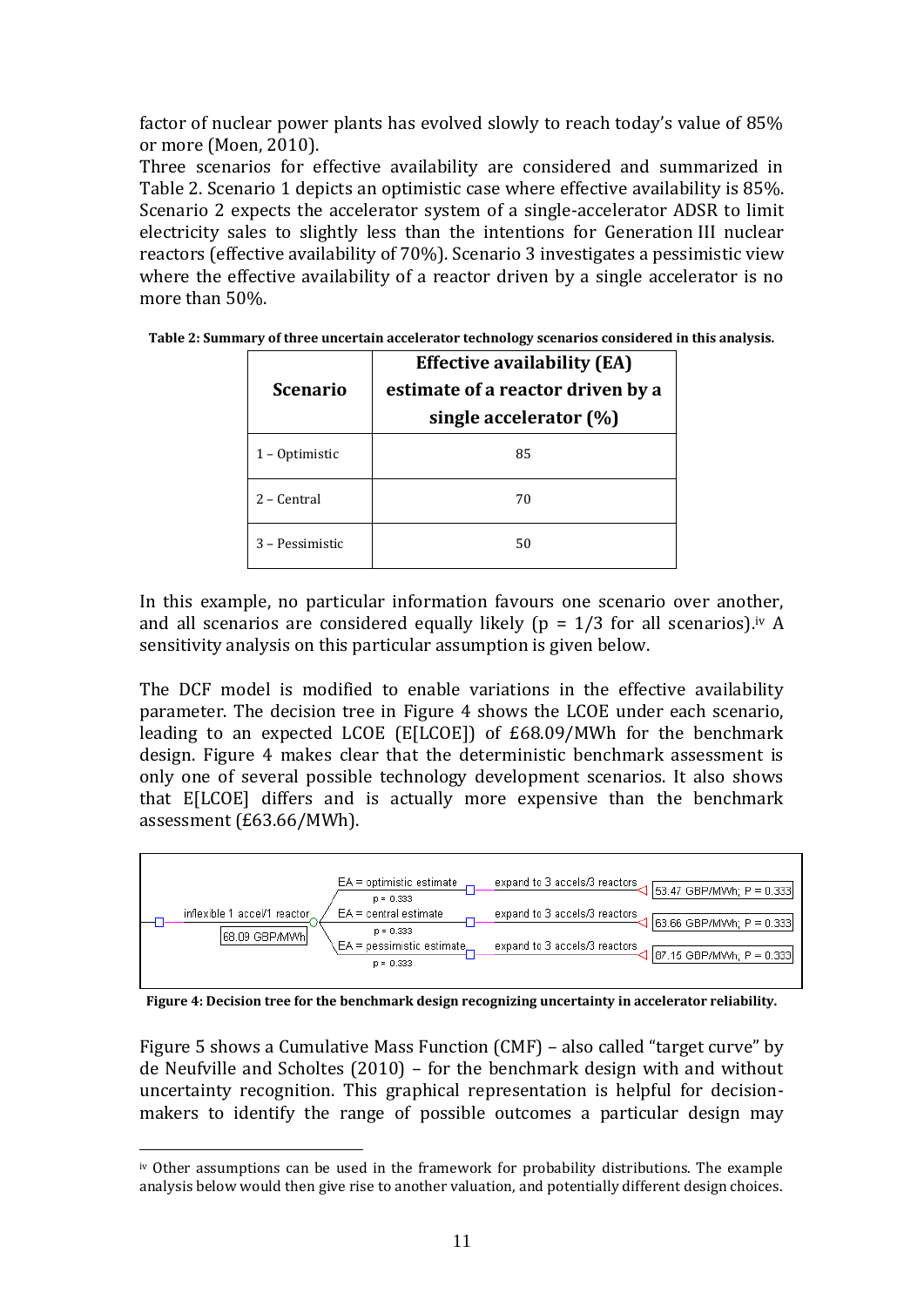produce. It changes the design paradigm from using one LCOE for decisionmaking (as in step 1) to a range of probabilistic outcomes. For example, it shows there is a one third probability of obtaining a target LCOE between £53.47/MWh and £63.66/MWh. This quantifies the upside opportunities this kind of design may provide. Similarly, there is a one third probability of obtaining a target LCOE between £63.66/MWh and £87.15/MWh, which characterizes downside situations. E[LCOE] is also shown as a vertical dashed line. For reference, the benchmark assessment in step 1 is shown as a solid vertical line.



<span id="page-12-0"></span>**Figure 5: Target curves for the benchmark design with and without uncertainty recognition.**

# **Step 3: Identifying Candidate Opportunities for Flexibility**

Three major sources of flexibility are suggested to deal with uncertainty in ADSR effective availability, based on general flexible strategies in Trigeorgis (1996). The first is a strategic growth option "on" the system, expressed through the initial deployment phase for a first-of-a-kind demonstrator. This gives the "right but not the obligation" to expand to a demonstration reactor park if the accelerator reliability and technology is good enough. For this flexibility to be enabled, engineers should secure a site ahead of time so that additional ADSR systems can be added. This involves planning for sharing infrastructures in the case of expansion, choosing appropriate zoning, and setting all legal and financial aspects to enable expansion.

The second source of flexibility is an operational switching option "in" design. This flexibility is enabled by constructing a beam transport system such that all of the accelerators can direct their proton beam to any one of the reactors as required, at any given time. This creates an integrated reactor park with a single network of accelerators. This is useful when one of the reactors is down for scheduled maintenance. It provides the redundancy to switch to another accelerator if another experiences a scheduled or unscheduled shutdown.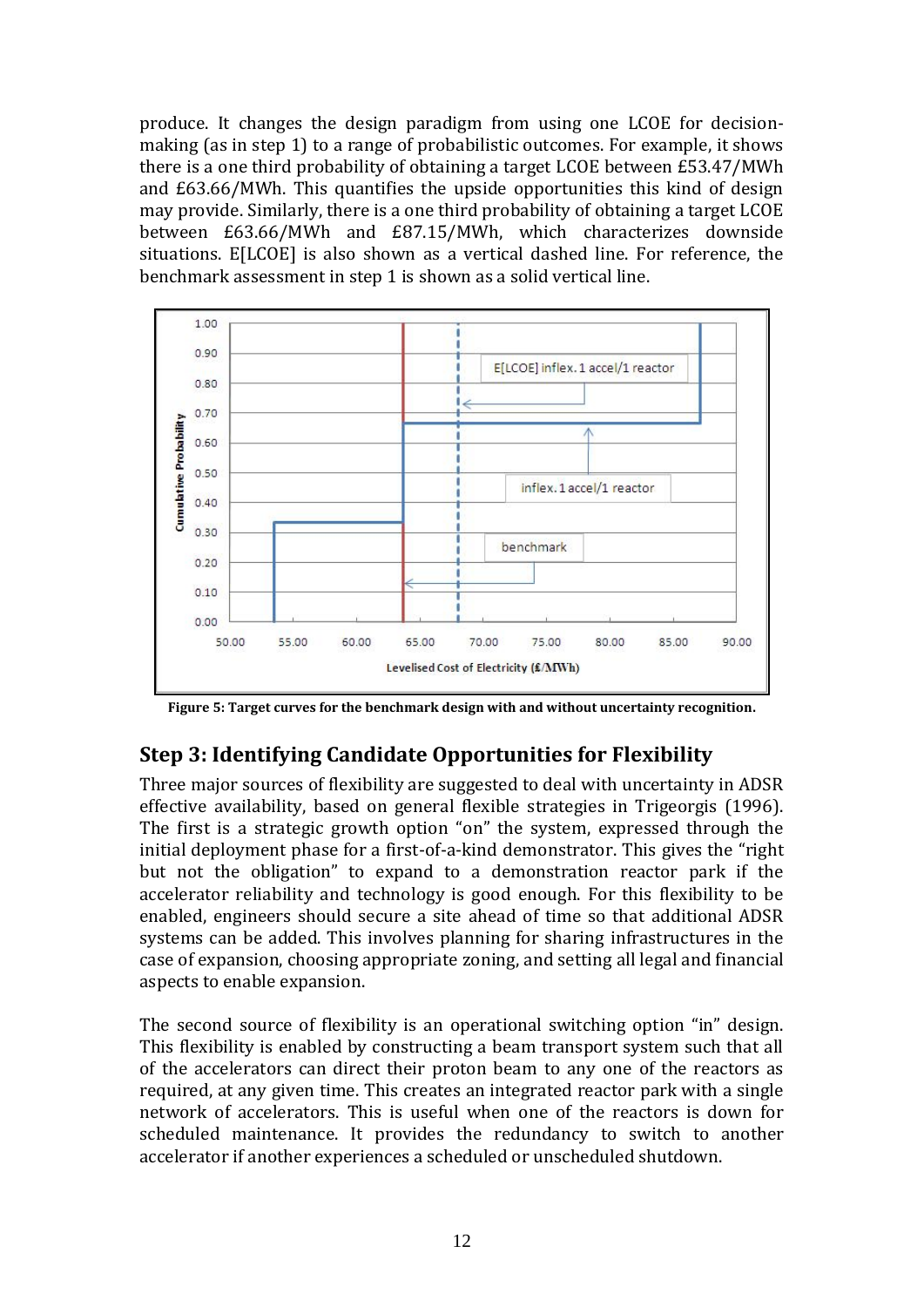The third source of flexibility is a strategic scale alteration option "in" design. It further enables the operational flexibility – or redundancy – just described. It is obtained by designing the system with contingency to add one more accelerator to increase effective availability in case it is too low due to frequent unscheduled shutdowns in the initial development phase. Other facets of the ADSR design are expected to have a significant, perhaps more significant, impact on its overall availability, such as if it is designed to operate as a fast reactor or is thorium fuelled. However, these challenges are wider reaching issues, affecting numerous nuclear reactor designs. Accelerator reliability is a unique challenge to ADSRs and has the potential to have a determining effect on the overall availability of ADSRs. Similar to the other strategic options, this may require securing a site for additional accelerator(s) and/or reactor(s), to potentially share infrastructures, and harmonize O&M schedules between accelerators and reactors.

The analysis presented in this paper focuses on the second and third sources of flexibility. These protect essentially from downside risks in power generation, in case technology does not perform as hoped. It is assumed that development moves on with a reactor park, which is why the first source of flexibility has not been considered in the quantitative analysis. Decision-makers may decide not to pursue this plan after the first-of-a-kind demonstrator phase, in which case the analysis in Steer et al. (2010) introduces some of the possible outcomes.

### **Step 4: Evaluation of Design Configurations**

1

Decision-makers may choose between three strategies, as [Figure 6](#page-14-0) depicts in the decision tree.<sup>v</sup> At the time of irreversible investment  $(t = 0)$ , the first strategy is to select the upper branch and pursue the benchmark deployment in [Figure 4.](#page-11-1) No adjustment is possible at the second decision node  $(t = 8 \text{ years})$ . It assumes full commitment to the demonstration reactor park. The LCOE is dependent on how technological uncertainties unfold during the initial first-of-a-kind phase. This strategy is best if technology turns out better than expected, as in the optimistic case. It then makes sense to move on directly to a 3 accelerators/3 reactors configuration. It provides the lowest LCOE (£53.47/MWh) by saving the need for an additional accelerator. If the pessimistic scenario arises however, the plant becomes more costly (£87.15/MWh) as it does not have any means of exploiting redundancy to cope with deficient accelerator reliability.

All of the options for the two flexible strategies are shown together in [Figure 7.](#page-14-1) The first flexible strategy (the second strategy overall) starts with a benchmark 1 accelerator/1 reactor configuration. It plans for the possibility of having a fourth accelerator in the second phase to exploit the operational flexibility to switch proton beams if effective availability is low. It does not, however, have the benefit of redundancy to switch accelerators in the first phase. The benefit is to save initially on additional capital expenditures, while risking producing less electricity in the first phase if effective availability is low. From there, managers

 $\overline{v}$  Sub-optimal decision branches are marked with a double hash in the dynamic programming – backward induction – phase of decision analysis. Branches with no hashing represent the best decision at a given decision node. The expected LCOE is shown under each branch at a decision point, in a square box. The recommended design is outlined in the box to the right and below the first, leftmost, decision point.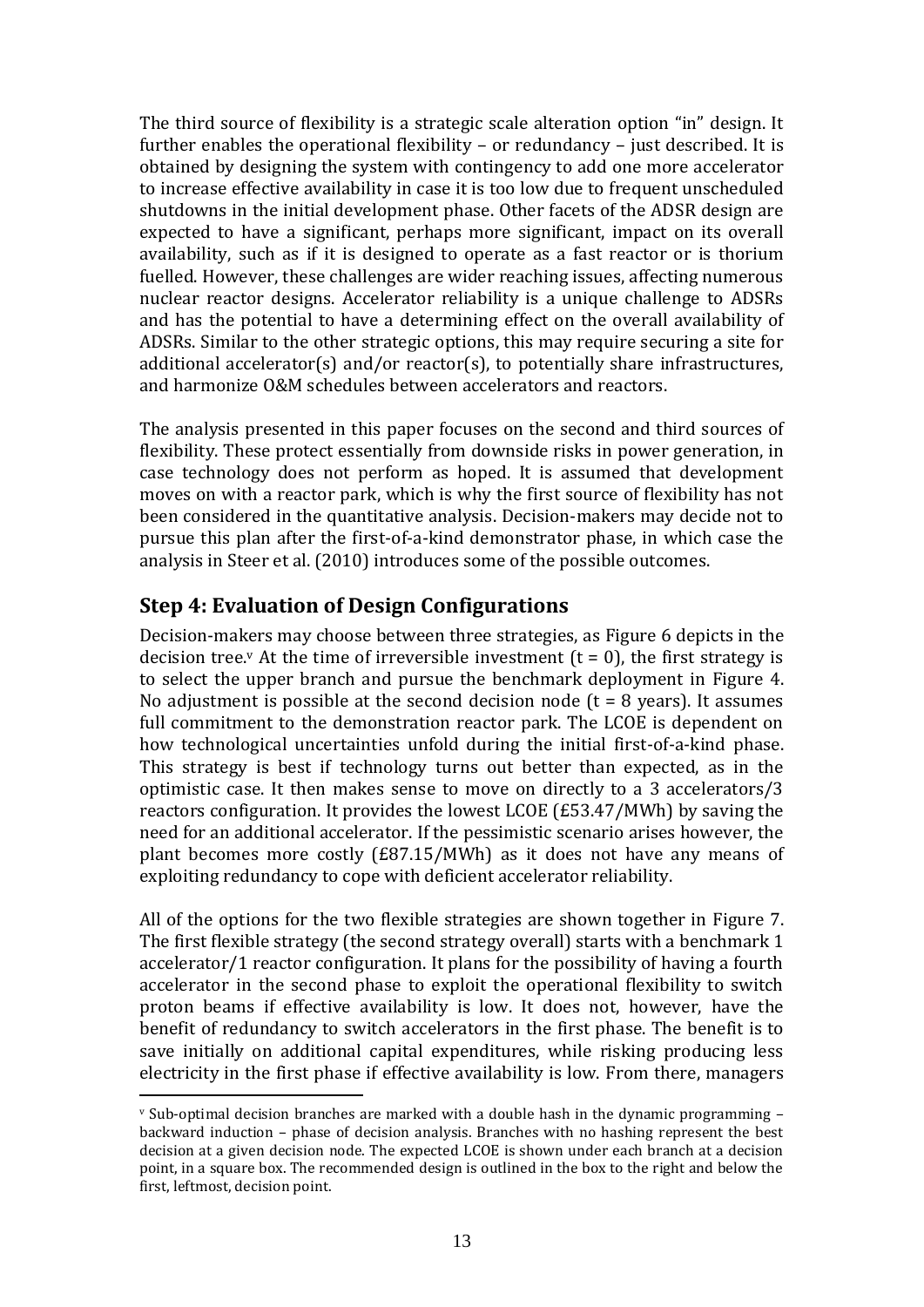may choose to expand to either 4 accelerators/3 reactors or 3 accelerators/3 reactors configurations. In the optimistic scenario, the best decision is to expand to a 3 accelerators/3 reactors configuration, as expected. The LCOE (£53.78/MWh) is only slightly higher than for the inflexible case (£53.47/MWh) due to the cost of planning for a fourth accelerator in the initial phase, although it is not used. For the central and pessimistic scenarios, it is better to exploit the operational switching flexibility by adding an additional accelerator. The LCOE (£60.37/MWh and £64.99/MWh respectively) is lower than for the inflexible strategy in both cases (£63.66/MWh and £87.15/MWh respectively), essentially due to increased effective availability and higher electricity production.



**Figure 6: Decision tree for the real options analysis of a demonstration ADSR park.**

<span id="page-14-0"></span>

<span id="page-14-1"></span>**Figure 7: Conceptual representation of the two flexible strategies to deploying a demonstration ADSR park. The faintly coloured reactors, accelerators and beam transport systems are planned for, but not yet constructed.**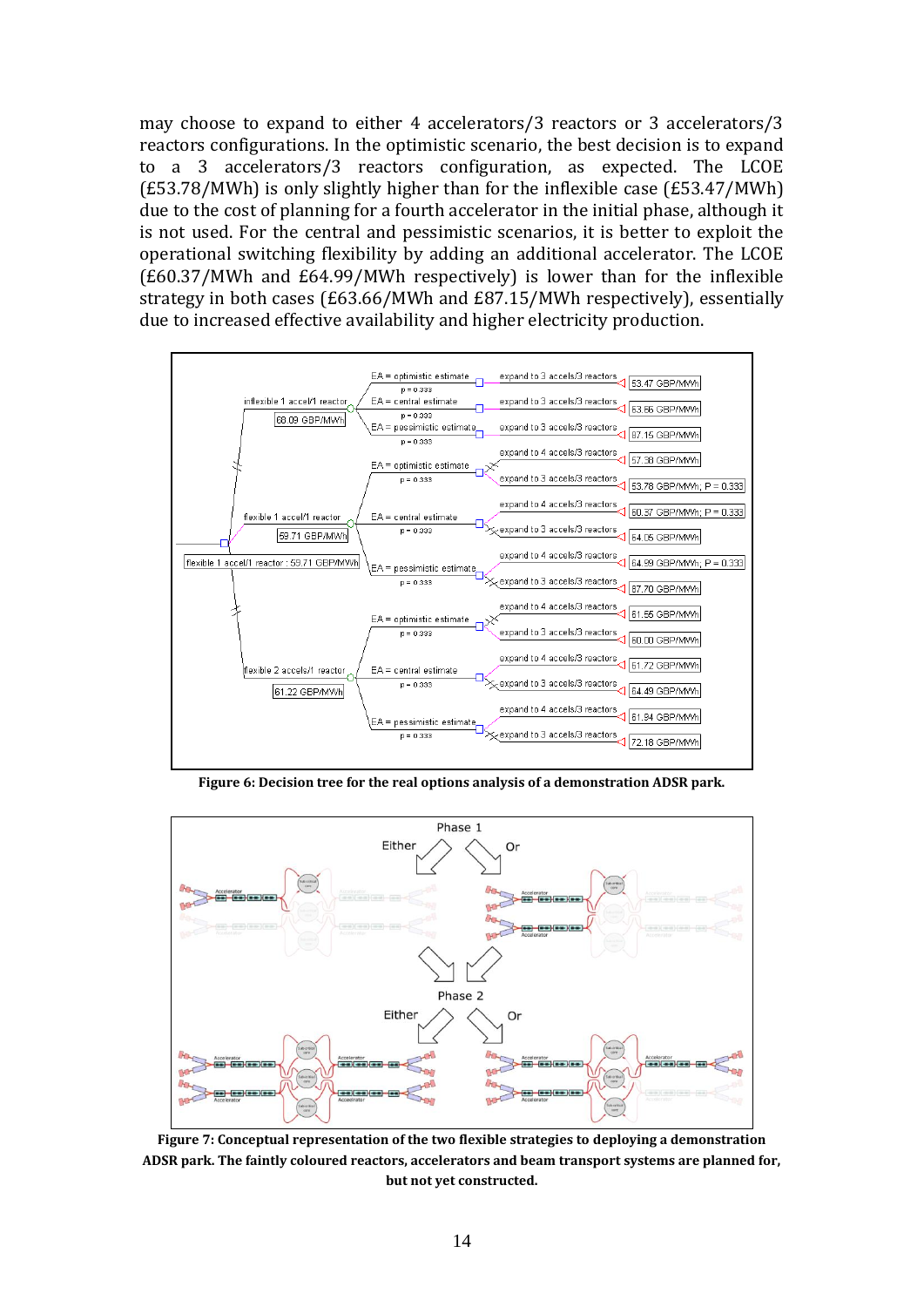The second flexible strategy (the third strategy overall), shown as the lower branch, exploits operational switching flexibility and requires an additional accelerator at the outset. This alternative also recognizes the strategic flexibility to expand to the most appropriate configuration depending on the effective availability scenario arising in the initial phase. It starts with a 2 accelerators/1 reactor design, and has the possibility to expand to either of the 4 accelerators/3 reactors or 3 accelerators/3 reactors configurations. Therefore, if the optimistic scenario arises, it is appropriate to construct only one more accelerator in addition to two reactors to reach a 3 accelerators/3 reactors configuration. The LCOE is £60.00/MWh, however, considerably higher than for the inflexible strategy under this scenario (£53.47/MWh). This is also more than for the flexible 1 accelerator/1 reactor configuration (£53.78/MWh), mainly due to the purchase of an unnecessary accelerator in the initial phase. If the central and pessimistic cases arise, it is better to expand to a 4 accelerators/3 reactors configuration. The extra electricity production provided by the additional accelerator outweighs the additional cost in these scenarios. For the central scenario, the LCOE (£61.72/MWh) is only slightly higher than for the flexible 1 accelerator/1 reactor configuration (£60.37/MWh) due to the early purchase of a redundant accelerator. The additional production capacity gives, however, a lower LCOE than for the inflexible case (£63.66/MWh). If the pessimistic scenario arises, the 2 accelerators/1 reactor configuration gives the best protection against downsides. It exploits the flexibility from the redundant accelerator in both development phases, which improves electricity production. The LCOE is £61.94/MWh compared to a high of £87.15/MWh for the inflexible, and £64.99/MWh for the flexible 1 accelerator/1 reactor design.

The recommended strategy depends on the utility of the decision-maker. For example, a risk-neutral decision-maker prefers a strategy minimizing the expected – or average – LCOE (E[LCOE]). This is the best metric for trading-off the chances of optimistic and pessimistic technology scenarios. It will not provide, however, the possibility of attaining the lowest absolute LCOE in the decision tree. As [Figure 6](#page-14-0) shows for the two flexible strategies, the lowest attainable LCOE is £53.78/MWh, as opposed to £53.47/MWh for the inflexible strategy. On the other hand, it also reduces the impact from a downside pessimistic scenario. The worst possible outcome is LCOE of £64.99/MWh, as opposed to the worst of all scenarios for the inflexible case (£87.15/MWh).

Thus, under the assumption of a uniform prior probability distribution (i.e. complete uncertainty), a risk-neutral decision-maker will prefer the flexible 1 accelerator/1 reactor design, with  $E[LCOE] = E59.71/MWh$ . The flexible 2 accelerators/1 reactor is not too far behind at  $E[LCOE] = \frac{£61.22}{MWh}$ . Both flexible strategies are noticeably better using this metric than for the inflexible strategy with  $E[LCOE] = \frac{E}{68.09}$ /MWh. The decision to expand to a 3 or 4 accelerators/3 reactors demonstration park is based on how uncertainty is resolved during the first eight years of development.

The expected value of flexibility can be compared to the anticipated cost of the flexible first-of-a-kind demonstrator. This is the difference in E[LCOE] between the inflexible and the best flexible strategies. As a rule of thumb, decision-makers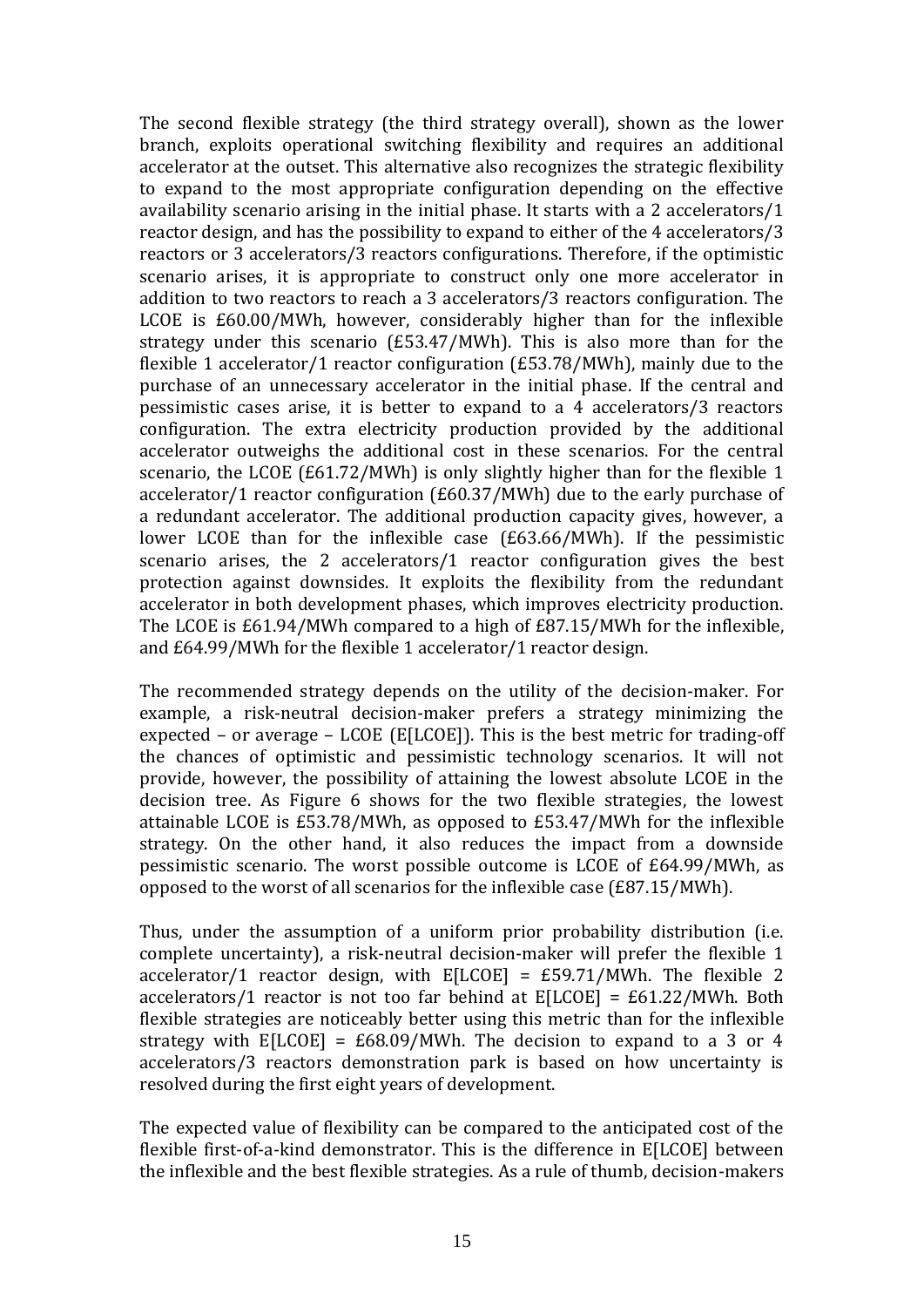should not be willing to pay more than this value for the additional design and engineering cost, and requirements of a flexible park demonstrator. The cost of the additional accelerator (£290 million + interest) is already factored into the model. Comparing the flexible 1 accelerator/1 reactor to the inflexible design shows still positive expected value for the flexible strategy:

#### $E[V_{flex}] = E[LCOE_{inflex}] - E[LCOE_{flex}] = E68.09/MWh - E59.71/MWh = E8.38/MWh$

Target curves in [Figure 8](#page-16-0) depict graphically the information in the decision tree for the 1 accelerator/1 reactor inflexible and flexible designs. They show that a strategy recognizing uncertainty and planning for appropriate flexibility in a 1 accelerator/1 reactor design provides much lower expected LCOE (dashed light vertical line) than in the initial deterministic assessment of step 1 (vertical solid line), and also compared to the stochastic but inflexible analysis of step 2 (vertical dark dashed line). They also show the probabilistic range of LCOE for the two deployment strategies (solid dark curve for inflexible; solid light curve for flexible). It is observed that  $E[LCOE_{flex}]$  is lower than for the inflexible case mainly because this strategy is better at protecting from downside risks in technology development (i.e. it avoids high LCOE outcomes from poor accelerator technology).



<span id="page-16-0"></span>**Figure 8: Target curves for inflexible and flexible 1 accelerator/1 reactor demonstration park deployment strategies.**

#### *a) Other Utility Metrics for Decision-Making*

It is possible that E[LCOE] is not the metric of choice for all decision-makers. [Table 3](#page-17-0) lists other metrics useful for decision-making, depending on the decision-maker's utility. For instance, a risk-averse individual might prefer a design minimizing initial capital expenditure, or reducing to the best extent possible the impact from a pessimistic technology scenario. Similarly, a riskseeking decision-maker might choose a design giving the lowest possible LCOE, at the risk of obtaining the worst possible outcome – as in the inflexible design – if technology is poor and effective availability is low. The best strategy thus depends on the metric used, and the decision-maker's utility.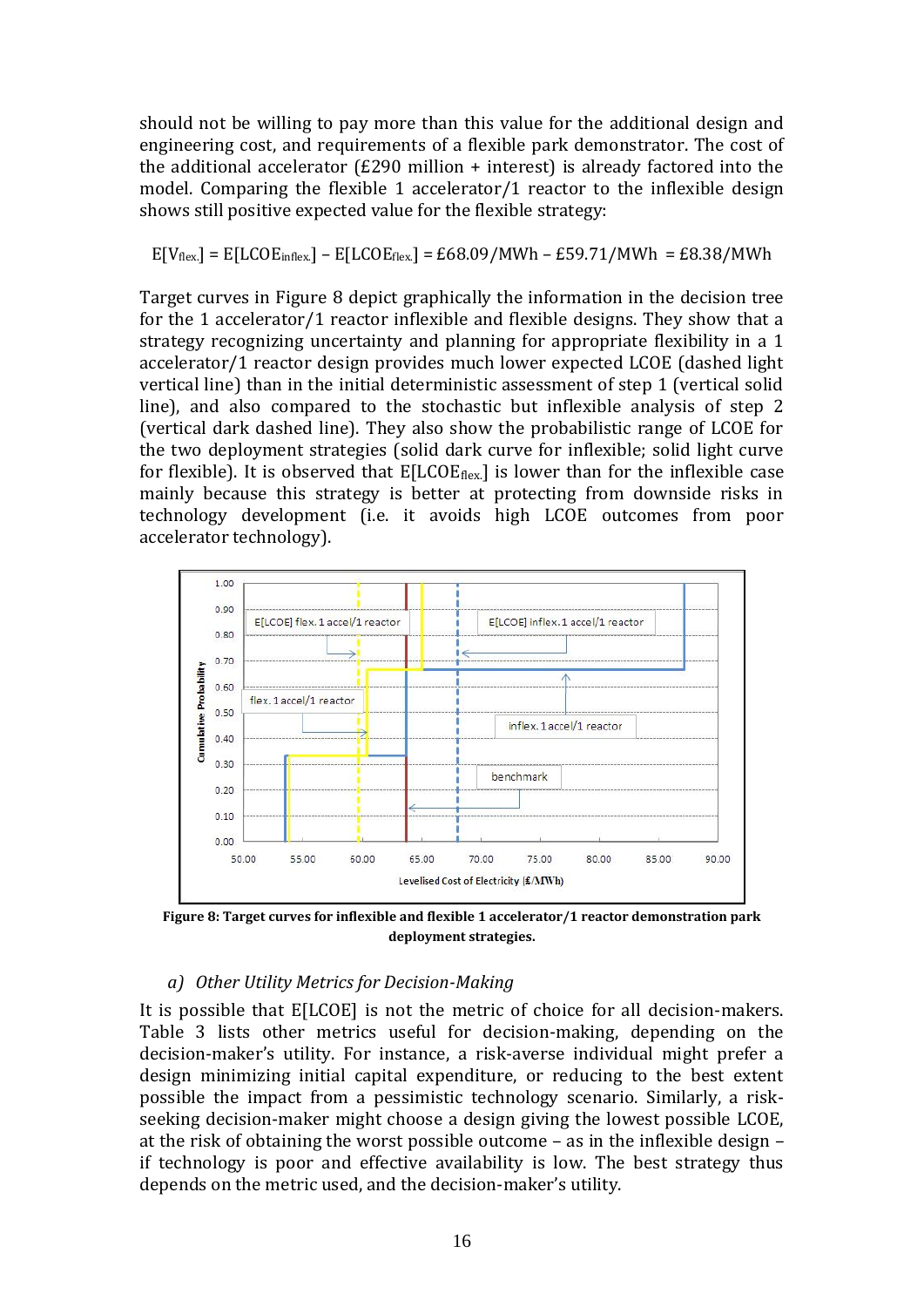| <b>Metric</b>                                     | <b>Benchmark</b><br>(unrealistic) | Inflexible<br>1 accel. $/$<br>1 reactor | <b>Flexible</b><br>1 accel./<br>1 reactor | <b>Flexible</b><br>$2$ accel./<br>1 reactor | Which is<br>best?                  |
|---------------------------------------------------|-----------------------------------|-----------------------------------------|-------------------------------------------|---------------------------------------------|------------------------------------|
| Initial capital<br>expenditure<br>$(millions, E)$ | 1,305                             | 1,305                                   | 1,325                                     | 1,595                                       | Inflexible                         |
| Maximum<br><b>LCOE</b><br>(E/MWh)                 | N/A                               | 87.15                                   | 64.99                                     | 61.94                                       | Flexible<br>2 accel./<br>1 reactor |
| Minimum<br><b>LCOE</b><br>(E/MWh)                 | N/A                               | 53.47                                   | 53.78                                     | 60.00                                       | Inflexible                         |

<span id="page-17-0"></span>**Table 3: Other metrics for evaluating alternative design strategies, with recommended decisions.**

#### *b) Sensitivity Analysis*

The analysis above assumes a uniform probability among all three scenarios considered. Decision-makers might want to change these probability assignments, depending on information available at the time of decision-making. Alternatively they might be interested in the threshold probability assignments that trigger different decisions.

[Figure 9](#page-18-0) shows a sensitivity analysis on the probability assignments for scenarios 1, 2, and 3, using E[LCOE] as the metric for decision-making. They show, in essence, that it is always better to go with the flexible approach, no matter what probability choice is made. Probability assignments may only affect the initial decision to go with a flexible 1 accelerator/1 reactor design versus a flexible 2 accelerators/1 reactor design.

The three-way sensitivity analysis varies probability assignments between 0 and 1 for the optimistic, central, and pessimistic scenarios, always making sure they sum to unity. It calculates the E[LCOE] for each probability assignment, and shows which strategy is best between the inflexible design, and the two flexible strategies. This sensitivity analysis accounts for all possible assumptions about probability distributions (e.g. uniform, lognormal, normal, etc.). For example for the figure with p(central =  $0.0$ ), it is preferable to choose a flexible design over almost all possible probability assignments for the optimistic and pessimistic scenarios. This is shown by the diagonal and square hash areas representing the best decisions at any given probability assignment. The flexible 1 accelerator/1 reactor is better than the flexible 2 accelerators/1 reactor design over a wider range of probabilities. There is a tiny, almost imperceptible area on the bottom right of the figure where  $p$ (central) = 0.0 where the best decision is to build inflexible. This area vanishes for  $p$  (central)  $\geq 0.1$ .

For brevity only examples with  $p$  (central) = {0.0; 0.1; 0.2} are shown in [Figure 9.](#page-18-0) All other sensitivity analyses where p(central)  $> 0.2$  result in the flexible 1 accelerator/1 reactor strategy being preferable over a wider range of probability assignments as compared to the 2 accelerators/1 reactor flexible design.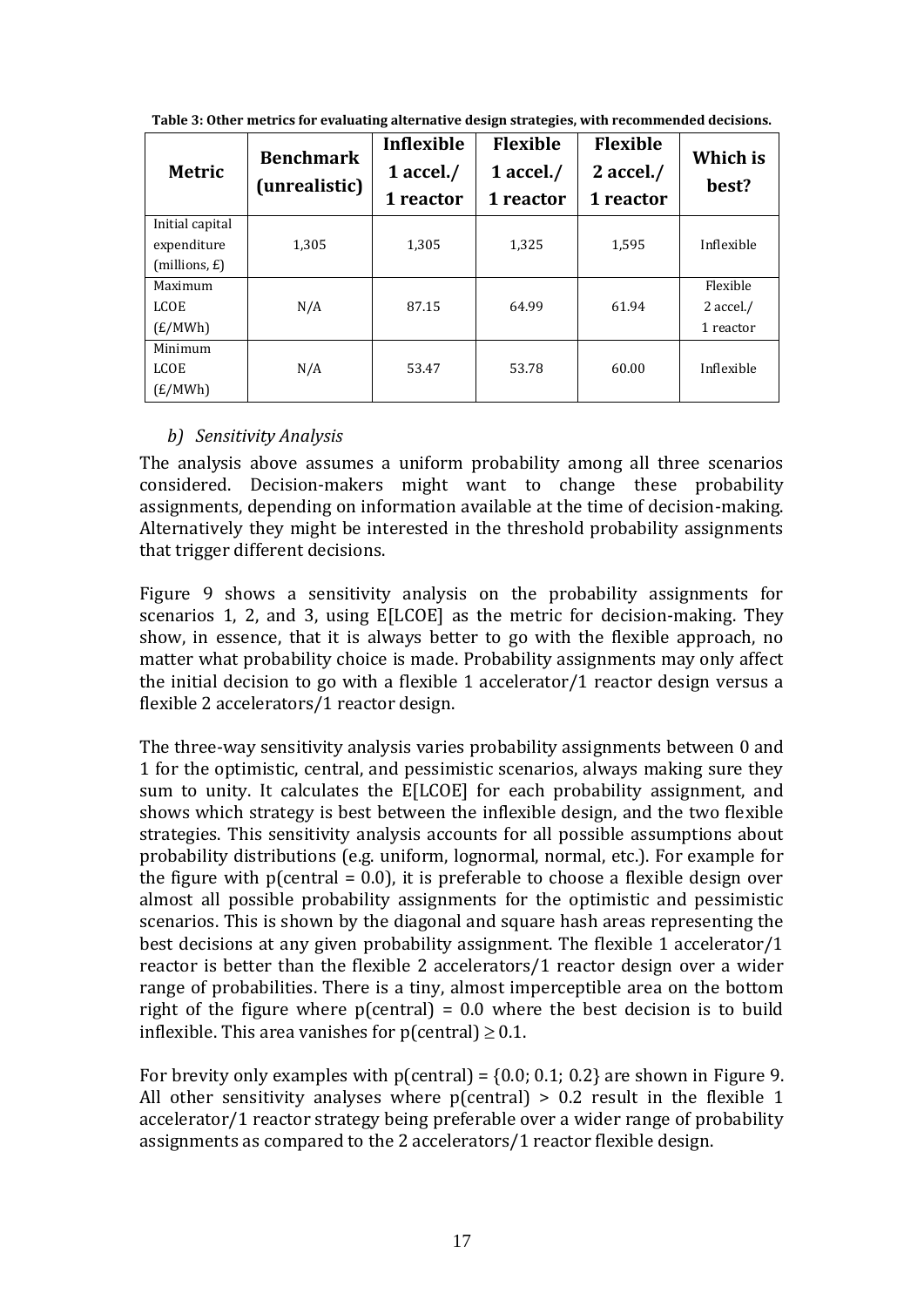

<span id="page-18-0"></span>**Figure 9: Sensitivity analysis over the probability assignments for scenarios 1, 2, and 3. For brevity, only cases with p(central) = {0.0; 0.1; 0.2} are shown. For each value of p(central), light square hash areas correspond to probability combinations for optimistic and pessimistic scenarios where based on E[LCOE] the flexible 1 accelerator/1 reactor strategy is favourable over the inflexible and flexible** 

**2 accelerators/1 reactor strategies. Dark diagonal hash areas correspond to probability combinations where the flexible 2 accelerators/1 reactor strategy is preferable over the inflexible and flexible 1 accelerator/1 reactor designs. The inflexible design is preferable for only a tiny combination of probability assignments, hardly noticeable on the bottom right of the figure for p(central) = 0.0. Blank areas correspond to infeasible probability assignments resulting in a sum greater than unity.**

#### **Discussion and Conclusion**

This paper presents an integrated methodology to analyze the deployment cost of a new and promising nuclear technology subject to technological uncertainty, through a case example of a demonstration commercial thorium-fuelled ADSR park. The analysis shows that considering explicitly technological uncertainty and flexibility in the early conceptual design phase can reduce significantly the expected deployment LCOE (E[LCOE]). Under the model assumptions described in [Table 1](#page-10-0) and Steer et al. (2010), and the assumption of complete uncertainty about how effective availability will evolve in the first-of-a-kind phase (i.e. uniform prior probability distribution), the analysis shows a 12% reduction in expected LCOE for developing a demonstration reactor park as compared to an inflexible strategy. This is not negligible for such multi-billion pound project. This expected value cost reduction should be compared to the real acquisition cost of the flexibility. If the acquisition cost is lower than its expected value, decision-makers should benefit from it.

Although other analytical tools can be used to value flexibility, there are many reasons motivating the use of decision analysis in this paper. For instance, one cannot assume that a portfolio of tradable assets exists to replicate the future cash flows of the first-of-a-kind ADSR park demonstrators. This rules out the risk-neutrality and arbitrage-enforced pricing assumptions that are used in classical real options methods (e.g. Cox et al., 1979; Dixit and Pindyck, 1994; Trigeorgis, 1996). Decision analysis is useful when an engineering project exhibits considerable path dependencies, suggesting a binomial lattice analysis (e.g. based on the work of Arnold and Crack, 2003; Cox et al., 1979) may not be appropriate in this case. It provides better transparency to decision-makers, and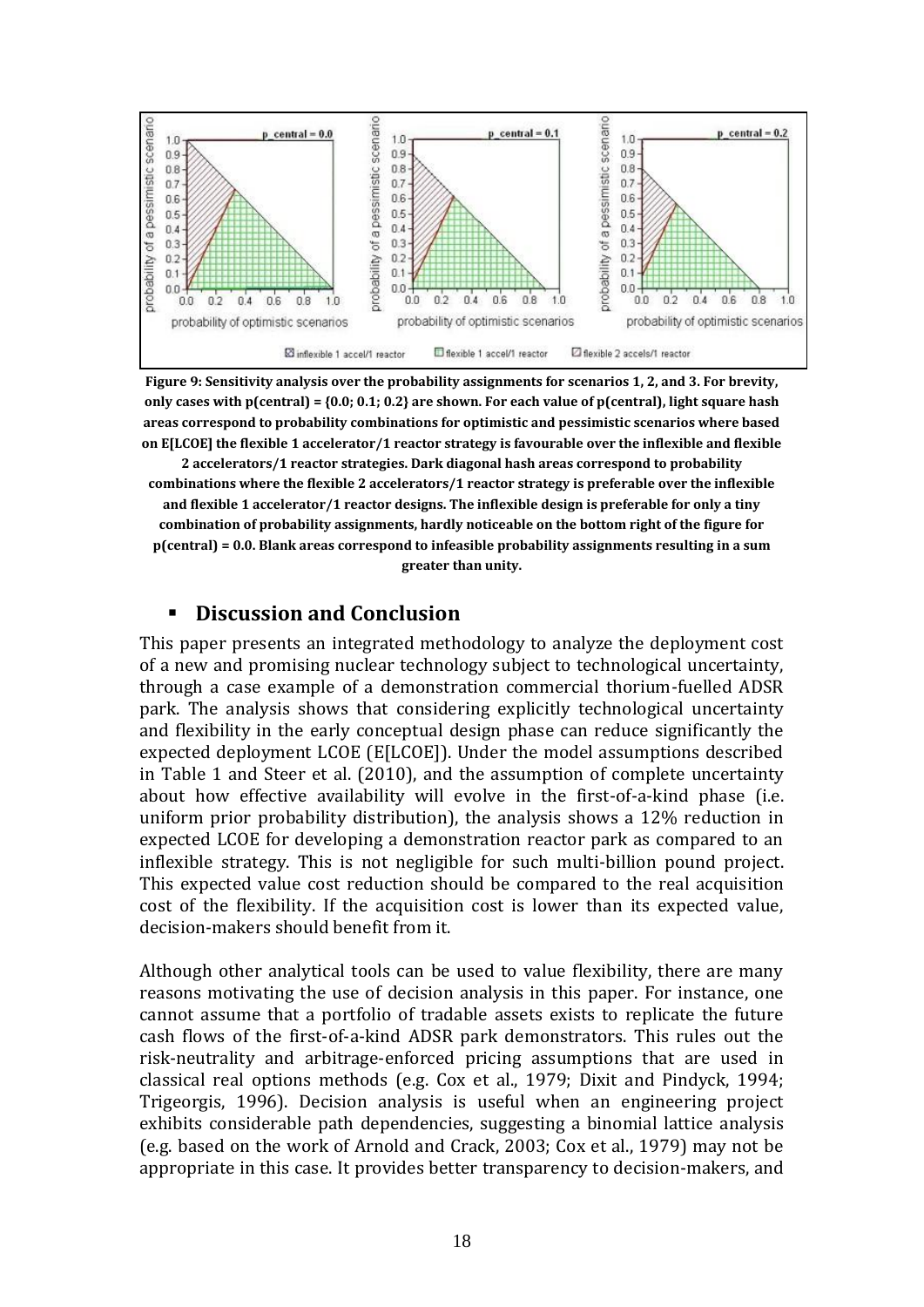enables relative rank ordering of different design choices based on approximate value rather than fair, economically rigorous market price. This greater transparency and ease of use comes at the expense of less economic rigor and the inability to analyze many uncertainty sources and stages. The complexity of rigorous economic real options analysis is, however, quoted as a deterrent against wider use in real-world practice (Barman and Nash, 2007; Engel and Browning, 2008).

One downside from decision analysis relates to the choice of a probability distribution, for which data may not always be available. To circumvent this, a sensitivity analysis over all possible distributions is presented in [Figure 9.](#page-18-0) It shows that flexibility is favourable under almost all cases, almost independent of the assumed probability distribution.

The flexibilities elicited suggest a new design approach to demonstrating the deployment of an ADSR park. This approach differs from the typical ADSR design considering only one reactor and one accelerator. Providing contingencies for an additional accelerator gives additional flexibility from a strategic standpoint (i.e. the ability to add one accelerator if technology is less favourable than originally planned, but good enough to provide sufficient capacity). From an operational standpoint, this additional accelerator can reduce operational stress compared to a design where only one accelerator is used by enabling switching redundancy between the two.

One limitation is that only one uncertainty source is considered here for simplicity, even though many more exist in reality. As a further step, a simulation-based screening model can be developed to account for more uncertainty sources, scenarios, and details in technology modelling, based on the work by Lin (2009), Wang (2005), and Yang (2009). The assessment can also be extended to include the possibility of driving ADSRs with multiple compact accelerators, such as non-scaling Fixed-Field Alternating Gradient (ns-FFAG) accelerators synchrotrons or superconducting cyclotrons.

In conclusion, this paper highlights the importance of considering uncertainty and flexibility in the early conceptual design of new technological development, as opposed to later in the detailed design phase. Recognizing the additional value from flexibility – in terms of saved costs – may provide better support from a policy standpoint for public investment in R&D of such capital intensive, risky, but promising technological ventures. It should be clear that this methodology differs from sensitivity analysis because it incorporates decision-makers' capacity to adapt to various situations along the development path. This assessment is more realistic than a typical DCF approach that does not recognize flexibility, and hence may result in overestimating the expected cost of the technological venture.

#### **Acknowledgements**

The authors would like to thank gratefully the UK Engineering and Physical Sciences Research Council (EPSRC), the Electricity and Policy Research Group at the University of Cambridge, the National Science and Engineering Research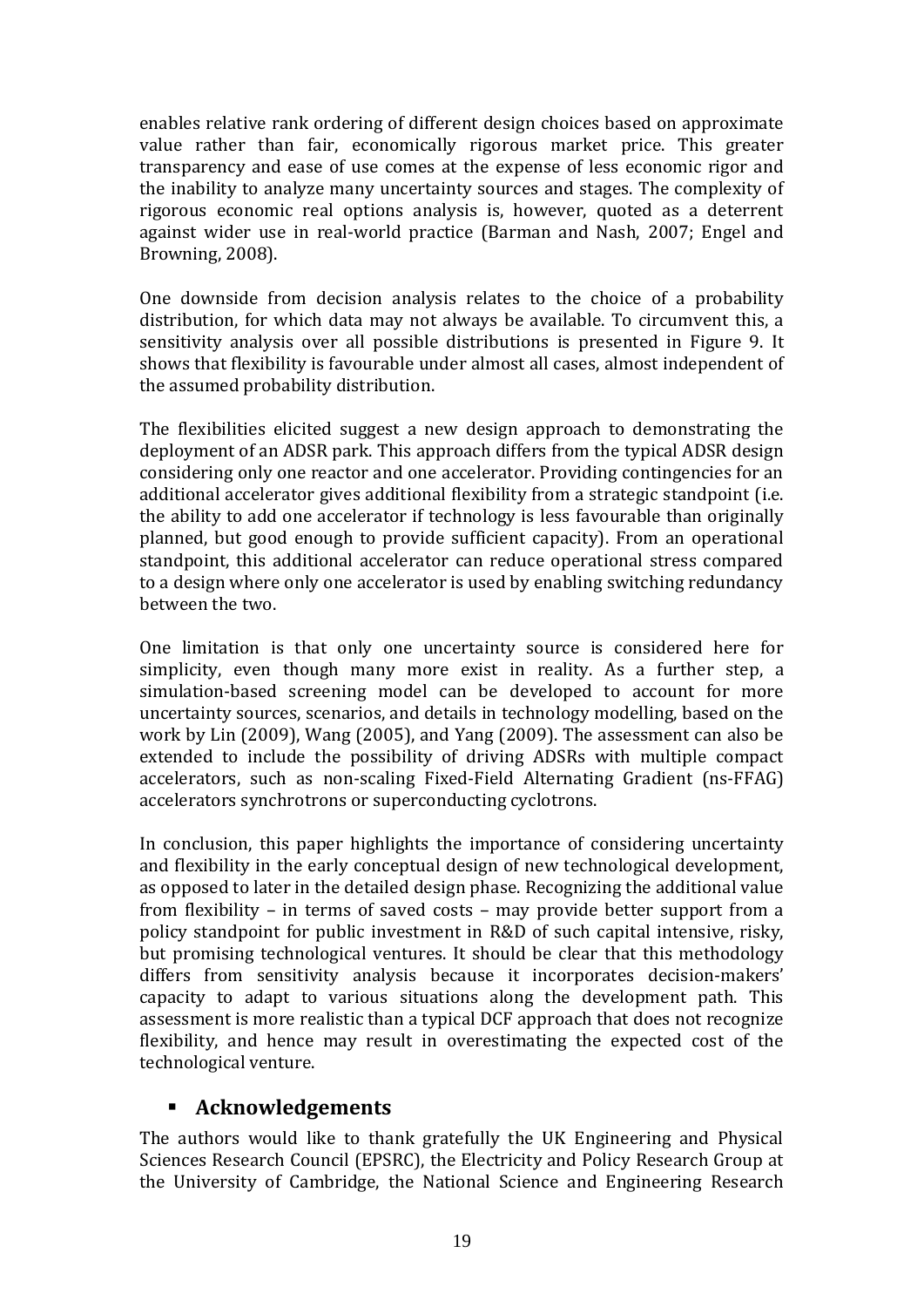Council of Canada, the MIT Portugal Program, and MIT Engineering Systems Division for their financial support. This work is supported, in part, by the EPSRC under grant EP/G009864/1.

#### **References**

Abdelhamid, M.–B., Aloui, C., Chaton, C. (2009), "A Real Options Approach to Investing in the First Nuclear Power Plant Under Cost Uncertainty: Comparison with Natural Gas Power Plant for the Tunisian Case", *International Journal of Oil*, 2, 1, pp. 44-57.

Arnold, T., Crack, T. (2003), "Option Pricing in the Real World: A Generalized Binomial Model with Applications to Real Options", Working Paper, University of Richmond, Department of Finance. Available a[t http://www.ssrn.com](http://www.ssrn.com/)

Babajide, A., de Neufville, R., Cardin, M.-A. (2009), "Integrated Method for Designing Valuable Flexibility in Oil Development Projects", *SPE Projects, Facilities & Construction*, 4, 2, pp. 3-12.

Barman, B., Nash, K. (2007), "A Streamlined Real Options Model for Real Estate Development", Joint Master of Science Thesis in Real Estate Development, Massachusetts Institute of Technology, Cambridge, MA, USA.

Biarrotte, J.-L. (2007), "Status of the EUROTRANS R&D Activities for ADS Accelerator Development", *Utilisation and Reliability of High Power Proton Accelerators (HPPA5) Workshop*, Mol, Belgium.

Bowman, C.D., Arthur, E.D., Lisowski, P.W., Lawrence, G.P., Jensen, R.J., Anderson, J.L., Blind, B., Cappiello, M., Davidson, J.W., England, T.R., Engel, L.N., Haight, R.C., Hughes, H.G. III, Ireland, J.R., Krakowski, R.A., LaBauve, R.J., Letellier, B.C., Perry, R.T., Russell, G.J, Staudhammer, K.P., Versamis, G., Wilson, W.B. (1992), "Nuclear-Energy Generation and Waste Transmutation using an Accelerator-Driven Intense Thermal-Neutron Source", *Nuclear Instruments and Methods in Physics Research,* Section A, 320, pp. 336-367.

Cardin, M.-A., Kolfschoten, G., Frey, D., de Neufville, R. (2010), "Quantitative Experimental Evaluation of a Design Procedure Enabling Flexibility in Engineering Systems", to be submitted to *Research in Engineering Design*.

Carminati, F., Klapisch, R., Revol, J.P., Roche, C., Rubio, J.A., Rubbia, C. (1993), "An Energy Amplifier for Cleaner and Inexhaustible Nuclear Energy Production Driven by a Particle Beam Accelerator", CERN/AT/93-47 (ET), European Organization for Nuclear Research.

Cox, J.C., Ross, S.A., Rubenstein, M. (1979), "Options Pricing: A Simplified Approach", *Journal of Financial Economics*, 7, 3, pp. 229-263.

Deutch, J., Moniz, E., Ansolabehere, S., Driscoll, M., Gray, P.E., Holdren, J.P., Joskow, P.L., Lester, R.K., Todreas, N.E. (2003), *The Future of Nuclear Power: An*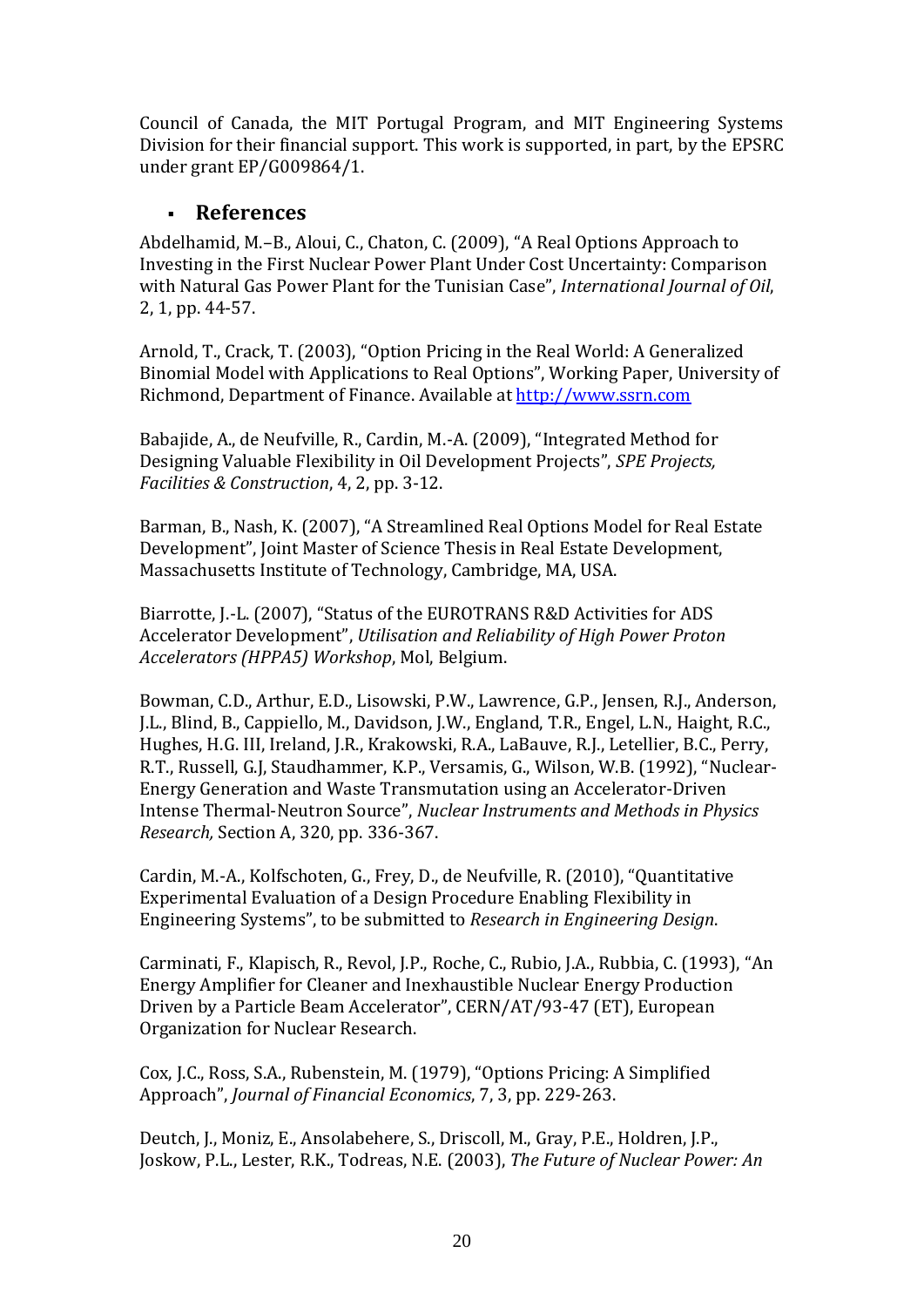*Interdisciplinary MIT Study*, Massachusetts Institute of Technology, Cambridge, MA, USA. Available at <http://web.mit.edu/nuclearpower/>

de Neufville, R., Scholtes, S. (2010), *Flexibility in Design*, in press, MIT Press, Cambridge, MA, USA.

de Neufville, R., Odoni, A. R. (2003), *Airport Systems Planning and Management*, McGraw-Hill.

de Weck, O., de Neufville, R., Chaize, M. (2004), "Staged Deployment of Communication Satellite Constellation in Low Earth Orbit", *Journal of Aerospace Computing, Information, and Communications*, 1, 3, pp. 119-131.

Dixit, A. K., Pindyck, R.S. (1994), *Investment under Uncertainty*, Princeton University Press, Princeton, NJ, USA.

Dong, Q. (2002), "Predicting and Managing System Interactions at Early Phase of the Product Development Process", Doctoral Dissertation in Mechanical Engineering, Massachusetts Institute of Technology, MA, USA.

Engel, A., Browning, T.R. (2008), "Designing Systems for Adaptability by Means of Architecture Options", *Systems Engineering*, 11, 2, pp. 125-146.

Foster, J., Lee, B. (2009), "Sophisticated Sensitivity: Can Developers Guess Smarter?", Master of Science Joint Master of Science Thesis in Real Estate Development, Massachusetts Institute of Technology, Cambridge, MA, USA.

Foster, D.G. (Ed.) (1974), "Review of PNL Study on Transmutation Processing of High Level Waste", LA-UR, Los Alamos Scientific Laboratory.

Jablonowski, C., Wiboonkij-Arphakul, C., Neuhold, M. (2008), "Estimating the Cost of Errors in Estimates Used During Concept Selection", *SPE Projects, Facilities & Construction*, 3, 1, pp. 1-6.

Kennedy, D. (2007), "New Nuclear Power Generation in the UK: Cost Benefit Analysis", *Energy Policy*, 35, pp. 3701-3716.

Kiriyama, E., Suzuki, A. (2004), "Use of Real Options in Nuclear Power Plant Valuation in the Presence of Uncertainty with CO2 Emission Credit", *Journal of Nuclear Science and Technology*, 41, 7, pp. 756-764.

Kwakkel, J., Walker, W.E., Marchau, V. (2010), "Assessing the Efficacy of Adaptive Airport Strategic Planning: Results from Computational Experiments", submitted to *Transport Policy*.

Lin, J. (2009), "Exploring Flexible Strategies in Engineering Systems Using Screening Models – Applications to Offshore Petroleum Projects", Doctoral Dissertation in Engineering Systems, Massachusetts Institute of Technology, MA, USA.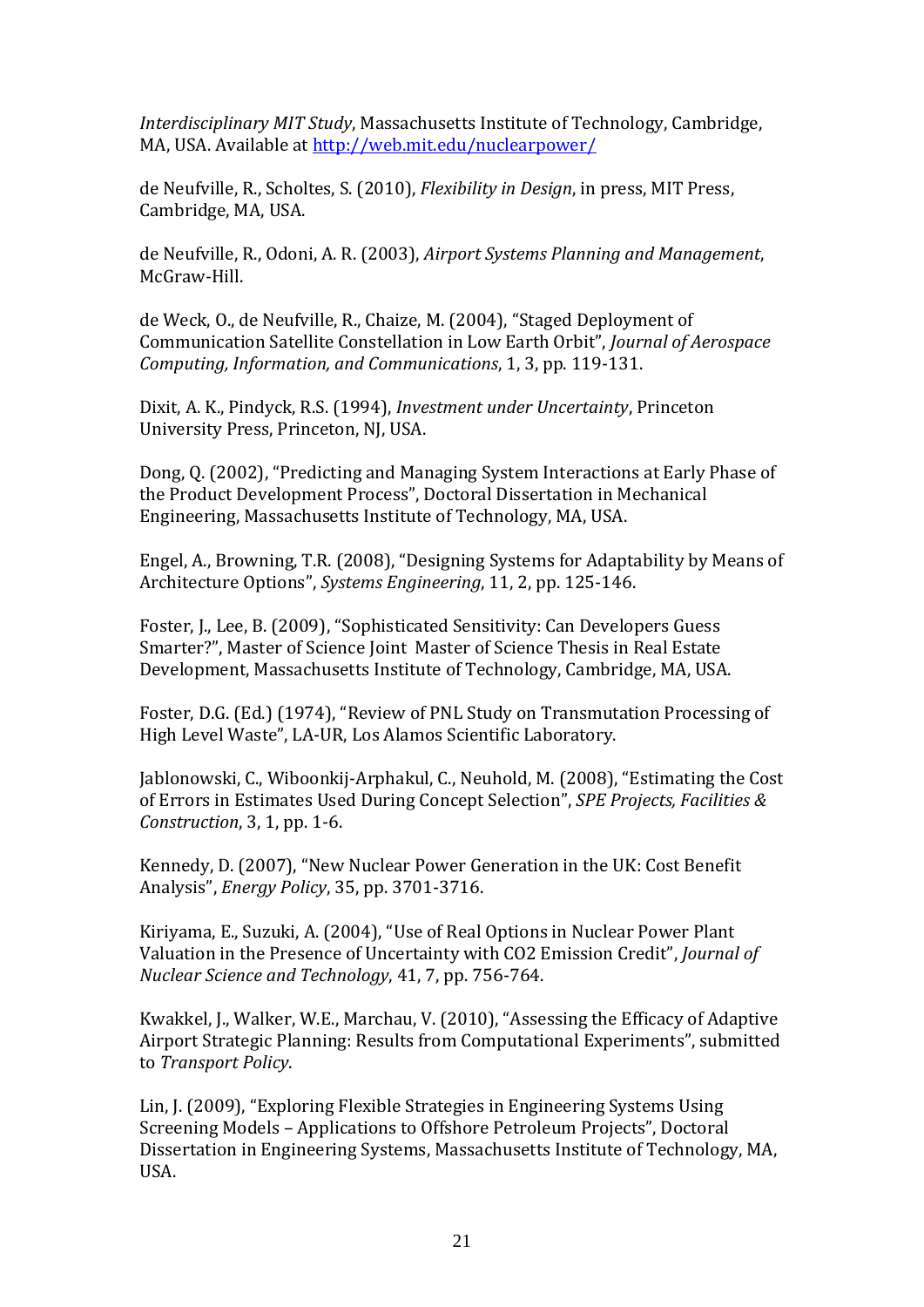Loubergé, H., Villeneuve, S., Chesney, M. (2002), "Long-Term Risk Management of Nuclear Waste: A Real Options Approach", *Journal of Economic Dynamics and Control*, 27, pp. 157-180.

Luehrman, T. (1998), "Investment Opportunities as Real Options: Getting Started on the Numbers", *Harvard Business Review*, July-August, pp. 3-15.

Marreco, J., Carpio, L.G.T. (2006), "Flexibility Valuation in the Brazilian Power System: A Real Options Approach", *Energy Policy*, 34, pp. 3749-3756.

Moen, J. (2010), "Nuclear Power", U.S. Energy Information Administration, Independent Statistics and Analysis, <http://www.eia.doe.gov/cneaf/nuclear/page/analysis/nuclearpower.html>

Morgan, M.G., Henrion, M. (1990), *Uncertainty: A Guide to Dealing with Uncertainty in Quantitative Risk and Policy Analysis*, Cambridge University Press, Cambridge, UK.

Myers, S.C. (1977), "Determinants of Corporate Borrowing", *Journal of Financial Economics*, 5, pp. 147-175.

Nuclear Energy Agency (NEA) (2000), "Reduction of Capital Costs of Nuclear Power Plants", OECD, Paris, France.

Pindyck, R.S. (2000), "Irreversibilities and the Timing of Environmental Policy", *Resource Energy Economics*, 22, pp. 233-259.

Pindyck, R.S. (1993), "Investments of Uncertain Cost", *Journal of Financial Economics*, 34, 1, pp. 53-76.

Pouret, L., Buttery, N. and Nuttall, W.J. (2009), "Is Nuclear Power Flexible?" *Nuclear Future*, 5, 6, pp.333-341.

Rothwell, G. (2006), "A Real Options Approach to Evaluating New Nuclear Power Plants", *The Energy Journal*. 1, 27, pp. 37-53.

Rubbia, C., Rubio, J.A., Buono, S., Carminati, F., Fiétier, N., Galvez, J., Gelès, C., Kadi, Y., Klapisch, R., Mandrillon, P., Revol, J.P., Roche, C. (1995), "Conceptual Design of a Fast Neutron Operated High Power Energy Amplifier", CERN/AT/95-44 (ET), European Organization for Nuclear Research.

Savage, S. (2000), "The Flaw of Averages", *San Jose Mercury News*, October 8.

Siddiqui, A., Fleten, S.E. (2008), "How to Proceed with Competing Alternative Energy Technologies: A Real Options Analysis", *Munich Personal RePEc Archive*, Paper No. 15502.